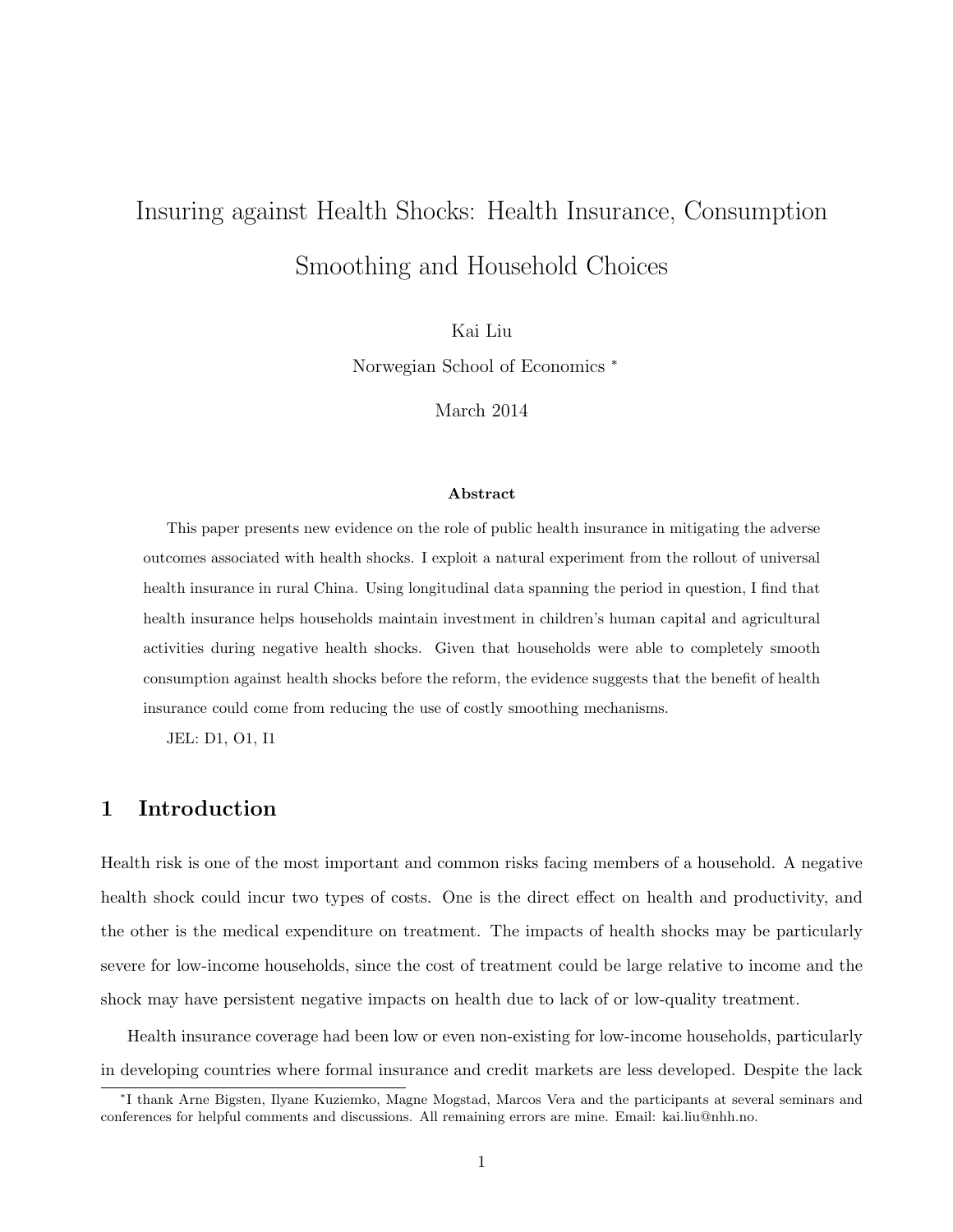of formal health insurance coverage, the literature seems to suggest that households in developing countries are able to, at least to a great extent, smooth their consumption in response to health shocks (e.g. Townsend (1994), Kochar (1995), Morduch (1995), Gertler and Gruber (2002)). This result is complemented by another set of papers emphasizing important roles of insurance provided by household behaviors and institutions, such as savings and asset accumulation (Jalan and Ravallion, 1999), access to microfinancial institutions (Gertler, Levine, and Moretti, 2009; Islam and Maitra, 2012), sales of durables and livestock (Rosenzweig and Wolpin, 1993), and family networks (Angelucci, De Giorgi, and Rasul, 2012).

This paper provides new empirical evidence on the value of health insurance for low-income households. In specific, it presents evidence on whether and how access to health insurance interacts with household choices which were being used to smooth consumption in the absence of health insurance. The answer to this question is important for policy. One policy implication from previous research is that the welfare gain from additional social insurance (such as health insurance) may be small, as it would only crowd-out other channels of consumption smoothing (Morduch, 1995). However, the welfare gain of health insurance should depend on its relative cost to other smoothing mechanisms. To infer the welfare value of health insurance, it is important to also examine the efficiency costs of the behaviors used by households to smooth consumption. For example, if the household reduces educational investment of children in order to smooth consumption against health shocks, the value of health insurance could be substantial. Theoretical frameworks developed in Chetty and Looney (2006) and Chetty (2006) show that when households are very risk averse, they may choose highly costly measures to smooth their consumption paths even though consumption may not fluctuate much with shocks to begin with.

Obtaining convincing evidence to this question is challenging for a few reasons.<sup>1</sup> The main challenge is that identifying causal effect of any health insurance program requires exogenous variation in the coverage of the program. Existing programs often target specific groups of the population and the take-up rate is usually low and endogenous. For example, individuals with certain unobserved traits (such as risk aversion) may self-select into insurance programs, and those unobserved characteristics also affect their consumption choices and other behaviors. In addition, one also needs a large panel

<sup>1</sup>Chetty and Looney (2007) take a first step in this direction by comparing the effects of unemployment shocks on consumption and investments in Indonesia and the US.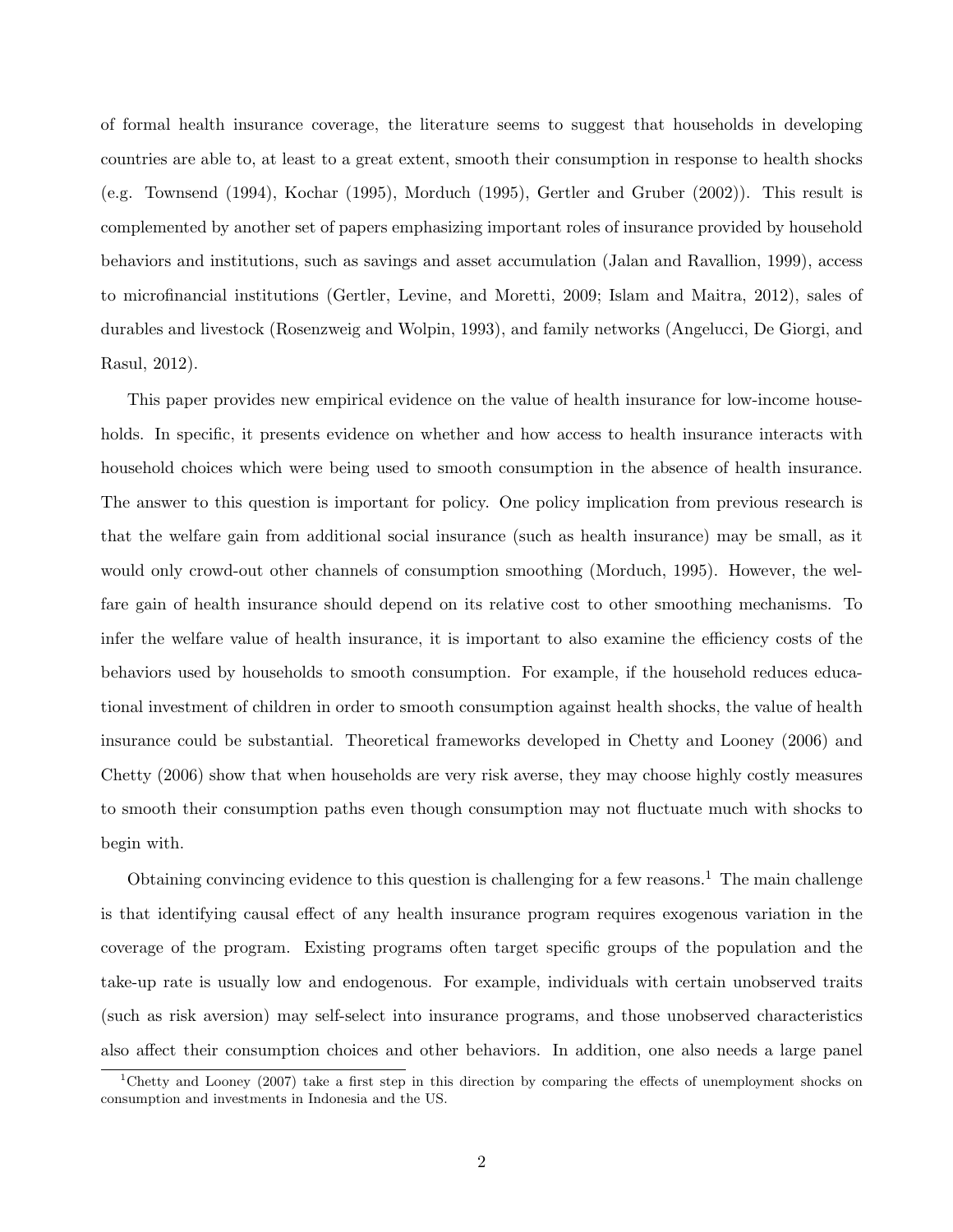data to observe consumption, health shocks, and other variables indicating private arrangements of consumption smoothing over time.

This paper overcomes the first difficulty by exploiting a natural experiment from the introduction of a large-scaled health insurance program in rural China. The new program, called the New Cooperative Medical Scheme (NCMS), raises the health insurance coverage of rural households from 15% in 2000 to over 90% in 2009. The new health insurance program was implemented over a six-year period from 2003 to 2008 in different counties in rural China at different times. As a result, some areas received coverage earlier than others and residents of those areas (constrained by limitations on geographic mobility because of the household registration system) received exogenous changes in health insurance status at different points in time. My main estimation strategy exploits this variation in the timing of the introduction of the program across counties, in a difference-in-difference setting. I compare households' responses to health shocks before and after the health insurance reform, and between counties that have already implemented the reform to those that have not yet implemented the reform. The identifying assumption is that areas which implemented the reform late and areas which implemented the reform early would have had the same time trend (but they are allowed to have different levels initially) in the absence of the implementation. To overcome the data challenges, I use a large and long panel data from the China Health and Nutrition Survey (CHNS), which spans the period in question. The CHNS contains detailed information on health, income, food consumption, investment, and various social and demographic variables at individual level.

The key findings are the following. First, using data on food consumption, I find that households were fully insured against major health shocks, both prior to and after the reform. Based on this evidence alone, one might be tempted to conclude that the welfare value of additional health insurance is small. However, the second set of findings reveals that the benefit of health insurance could come from reducing the use of certain costly smoothing mechanisms. I examine several choices the household may use, without access to health insurance, to smooth consumption and find that child labor, investment in children's education and agricultural investment are the most prominent margins that the household adjusts during a negative health shock. Prior to the reform, a negative health shock decreases investment in agriculture activities and children's human capital, the latter of which is achieved by reducing school enrollment and increasing the use of child labor (especially among girls). For example, one additional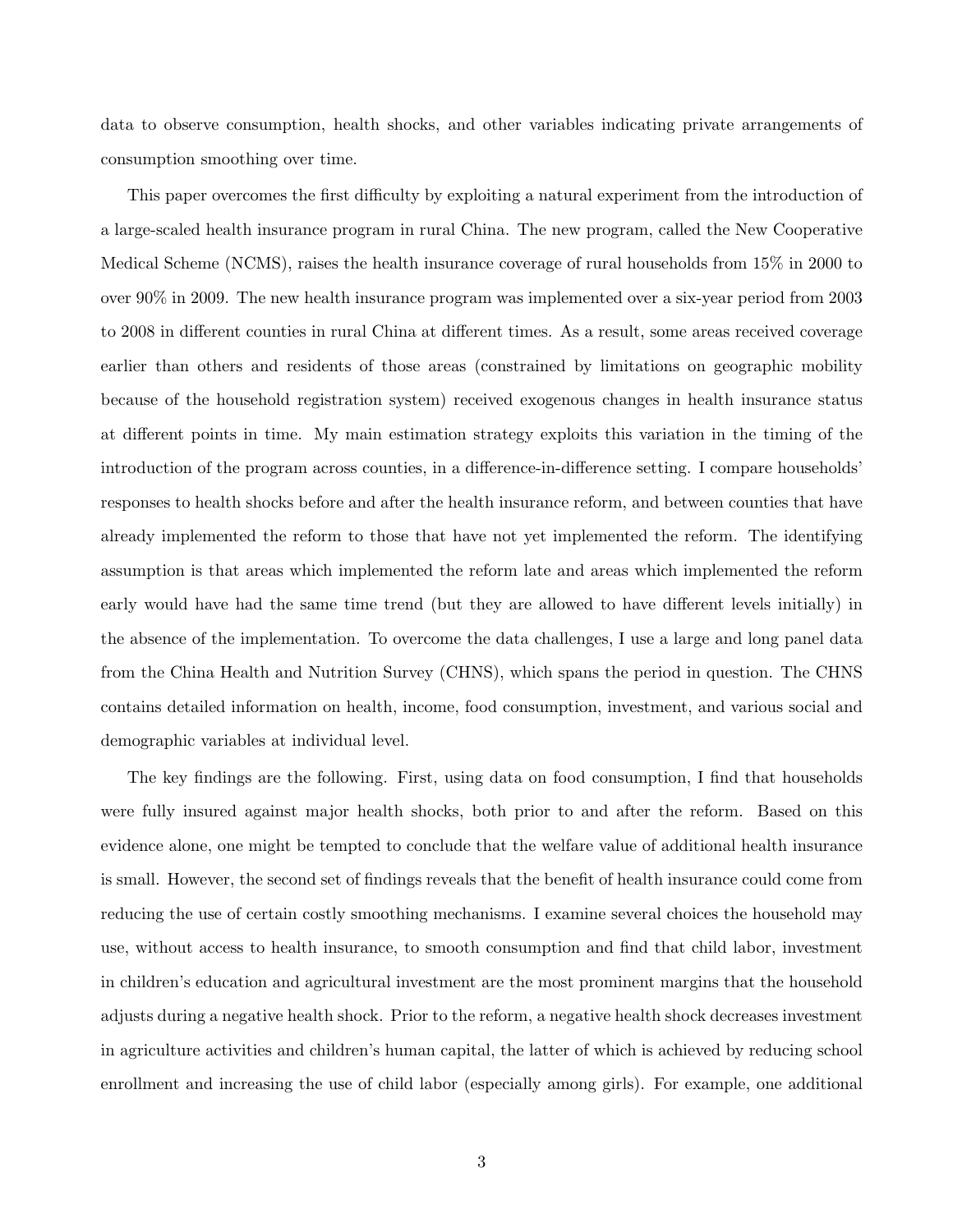day of sickness to the head and the spouse (which is severe enough to make them unable to carry out normal daily activities) reduces the share school enrollment by 3% and increase the share of child labor within the household by 10%, relative to their overall mean levels. Given the large literature documenting high return to human capital investment over the life cycle, these choices are costly to the household in the long run. Access to health insurance eliminates the use of these costly smoothing mechanisms: following a health shock, the household with access to health insurance invests more in children's human capital and agriculture, relative to the level it would have chosen in the absence of the reform. These results are robust to several specification checks which could pose threats to identification. Finally, I explore potential mechanisms driving these results. The availability of health insurance does not reduce out-of-pocket medical expenditure incurred by the health shock. The main channel through which health insurance mitigates the adverse outcomes appears to be an improvement in health after the shock. There is some evidence that access to health insurance diminishes individual productivity losses in the event of illness. Interestingly, income at household level is not affected by the health shock, either before or after the reform. This is consistent with the finding that, without provision of health insurance, the household used more child labor and invested less in agriculture to cope with the negative health shock.

This paper connects to the large literature estimating the effects of health insurance. Most analyses focus on the direct effects on medical expenditures and health outcomes. Yet the effects on non-health outcomes could reveal interesting parameters that are useful for evaluating the welfare implication of health insurance.<sup>2</sup> The key empirical challenge facing researchers is to obtain credible variations in health insurance coverage which are not correlated to unobservable characteristics. Random assignment of health insurance is difficult to come by.<sup>3</sup>

The natural experiment from the Chinese expansion in health insurance is attractive in several ways. First, it is a large-scaled program at a national level. Second, household mobility is restricted because of the household registration system, reducing the extent of endogenous selection of health insurance from mobility. Third, the coverage of health insurance in rural areas before the reform,

<sup>&</sup>lt;sup>2</sup>See Currie and Madrian (1999) for a review. For example, Gruber and Yelowitz (1999) finds that expansion in Medicaid leads to a reduction in savings and an increase in consumption. Similar findings have been found using data from developing countries (Chou, Liu, and Hammitt, 2003; Wagstaff and Pradhan, 2005).

<sup>3</sup>Recently, an influential paper by Finkelstein, Taubman, Wright, Bernstein, Gruber, Newhouse, Allen, Baicker, et al. (2012) uses the Oregon Medicaid lottery as a convincing random variation in health insurance coverage for a group of uninsured low-income adults. The authors find that health insurance coverage leads to higher health care utilization, reduction in out-of-pocket medical expenditures and better self-reported health outcomes.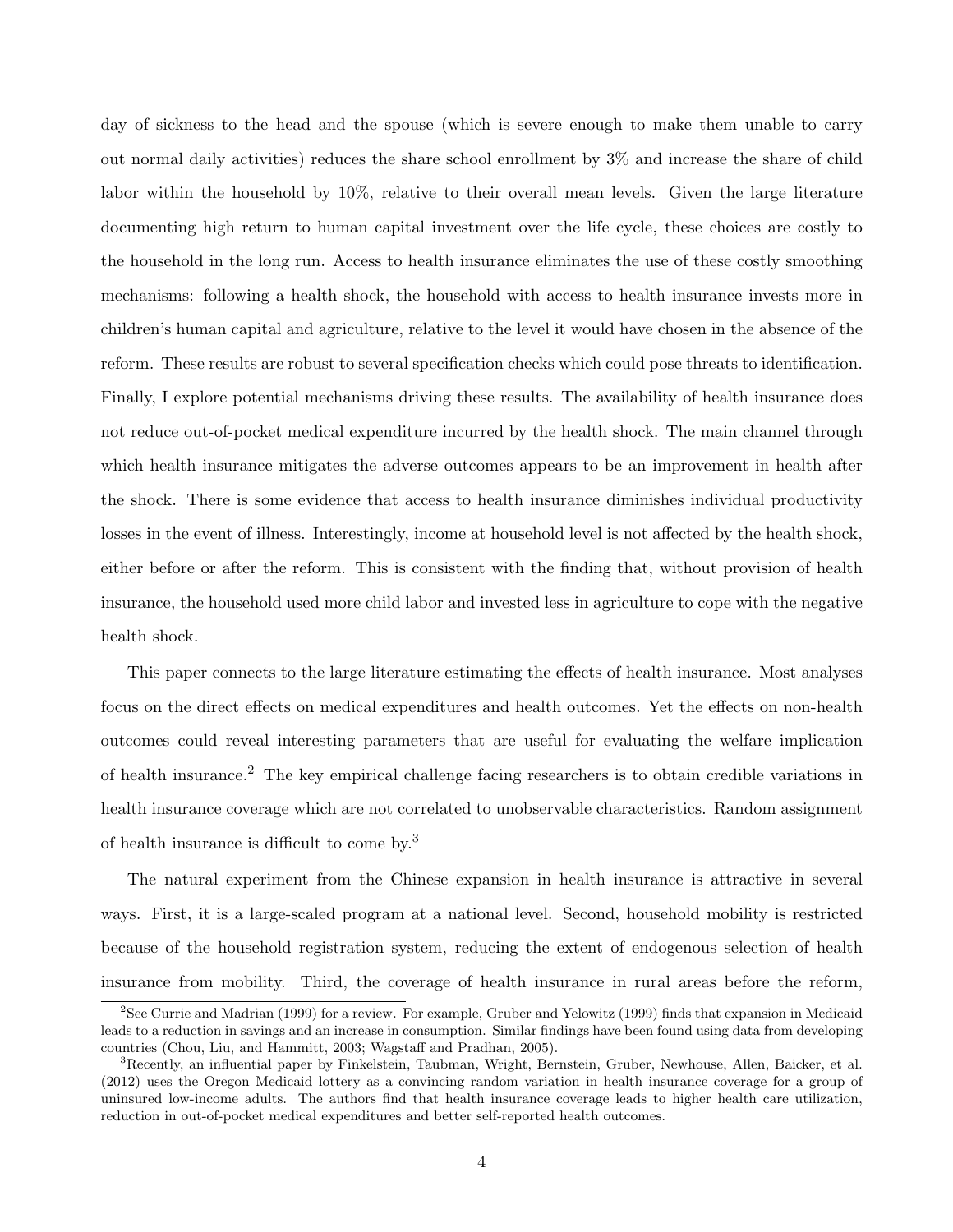including private and public insurance, had consistently been very low and participation rate in the new public health insurance program is very high. Since the share of compliers is high, the estimated effects are close to the average treatment effects of health insurance coverage for the entire population. Fourth, the level of implementation of the new health insurance program is at county level. Together with limited household mobility, this rules out spillover effects which may confound the direct effects of health insurance (Angelucci and De Giorgi, 2009).<sup>4</sup>

This paper is also related to a small but important literature on whether and how public programs interact with different private channels of insurance. Studies have found that public health insurance crowds out purchase of private insurance (Cutler and Gruber, 1996) and increases receipt of certain public transfer programs (Baicker, Finkelstein, Song, and Taubman, 2013). Cox, Eser, and Jimenez (1998), Attanasio and Rıos-Rull (2000) and Jensen (2004) find that an increase in the benefits from public transfer programs crowds out private transfers which were used to support extended family members. Results from the current paper add to these findings by showing that health insurance may crowd-in some other private arrangements to cope with health shocks which could lead to very different welfare implications of the insurance program. Chetty and Looney (2007) is the only paper I know which tests the same hypothesis by comparing the effects of unemployment shocks on consumption and investment behaviors in Indonesia and the US.

The paper proceeds as follows. Section 2 discusses institutional background of the health insurance reform and introduces the data and main variables used in estimation. Section 3 presents the empirical model. The impact of health insurance on consumption smoothing is presented in Section 4. Section 5 provides empirical evidence on how health insurance interacts with pre-existing household choices used to smooth health shocks. Section 6 presents robustness checks providing additional support to the empirical model. Section 7 investigates potential mechanisms underlying the key results. Section 8 concludes. A theoretical framework is outlined in the appendix.

<sup>&</sup>lt;sup>4</sup>A couple of studies have used the Chinese health insurance expansion to study its effects on health outcomes. Using data from early years of the reform, Lei and Lin (2009) and Wagstaff, Lindelow, Jun, Ling, and Juncheng (2009) evaluate the NCMS program on a range of health-related outcomes. They find that the program significantly increases the utilization of formal outpatient and inpatient care and preventive care. They do not find any evidence that health insurance improves average health status nor do they any evidence that the program reduces average out-of-pocket expenditures (unconditional on the severity of illness). See Section 7 for details.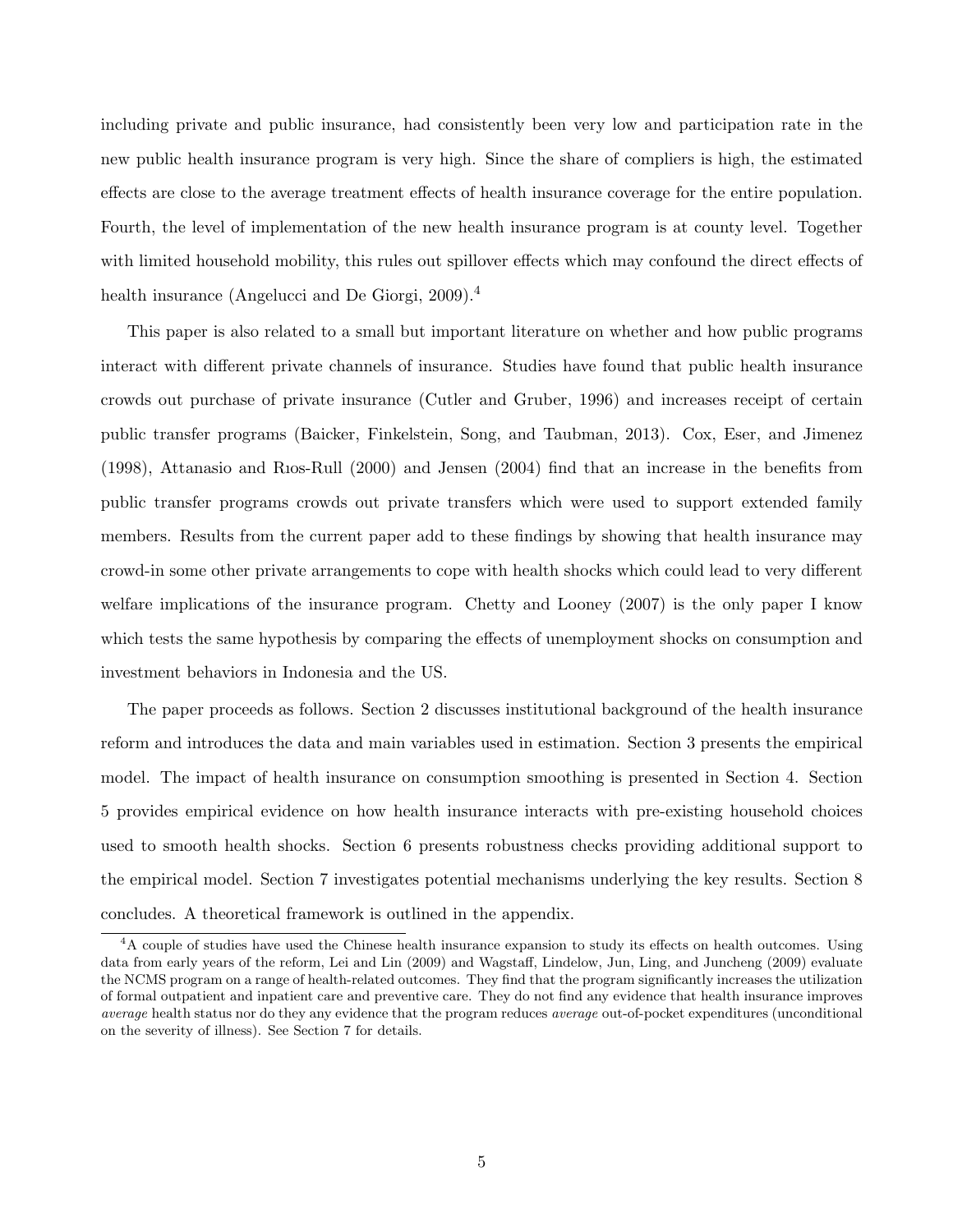# 2 The Data and Institutional Background

## 2.1 The Health Reform and the NCMS

Before the transition from a planned economy to a market economy, households in rural China had access to universal health insurance through the Cooperative Medical Scheme (CMS). When China reformed its rural economy in 1979 and introduced the Household Responsibility System, the CMS collapsed (due to lack of public funding) and left around 90 percent of all farmers uninsured (Yip and Hsiao, 2008). In the next two decades, households in rural China had little formal insurance against health shocks. During the 1990s, despite several attempts to rebuild the CMS, the coverage rate had been less than 20%.

Aiming to provide a basic social safety net against the cost of illness for all rural households, in 2003, the central government launched the NCMS with the goal of offering health insurance to all rural areas by 2010. The new program replaced the old CMS program and the introduction of the new program was rolled out gradually at county level. The timing of the establishment was determined by the provincial government following guidelines from the central government. In 2003, every provincial government was required to select at least 2-3 counties as pilot counties for the NCMS (State Council, 2003). In 2006, the central government required provincial governments to expand the program to cover at least 40% of all the counties by the end of 2006 and 60% of all the counties by 2007 (Department of Health, 2006). By 2008, the program had been implemented in all rural areas, covering the entire rural population. Therefore, for half a decade, rural households in China had different access to public health insurance. Whether one was covered by the program depended on the county in which the household was registered. Because of the strict household registration system (hukou), mobility of households between counties is restricted.

Participation in the program is voluntary, but if the household decides to join the program, all members of the household must be enrolled in the program. Annual premium has been kept low thanks to heavy subsidies from the government. For example, in 2008, typical annual premium was 20 RMB (3 USD) per person, supplemented by a subsidy of 80 RMB (12 USD) from central and local government (Department of Health,  $2008$ ).<sup>5</sup> The amount of subsidies has been increasing over time, and

 ${}^{5}$ In 2006, about 20% of the costs of the program were covered by the central government, 50% of the costs were financed by the local government and the remaining 30% came from households' premium payments (Lei and Lin, 2009).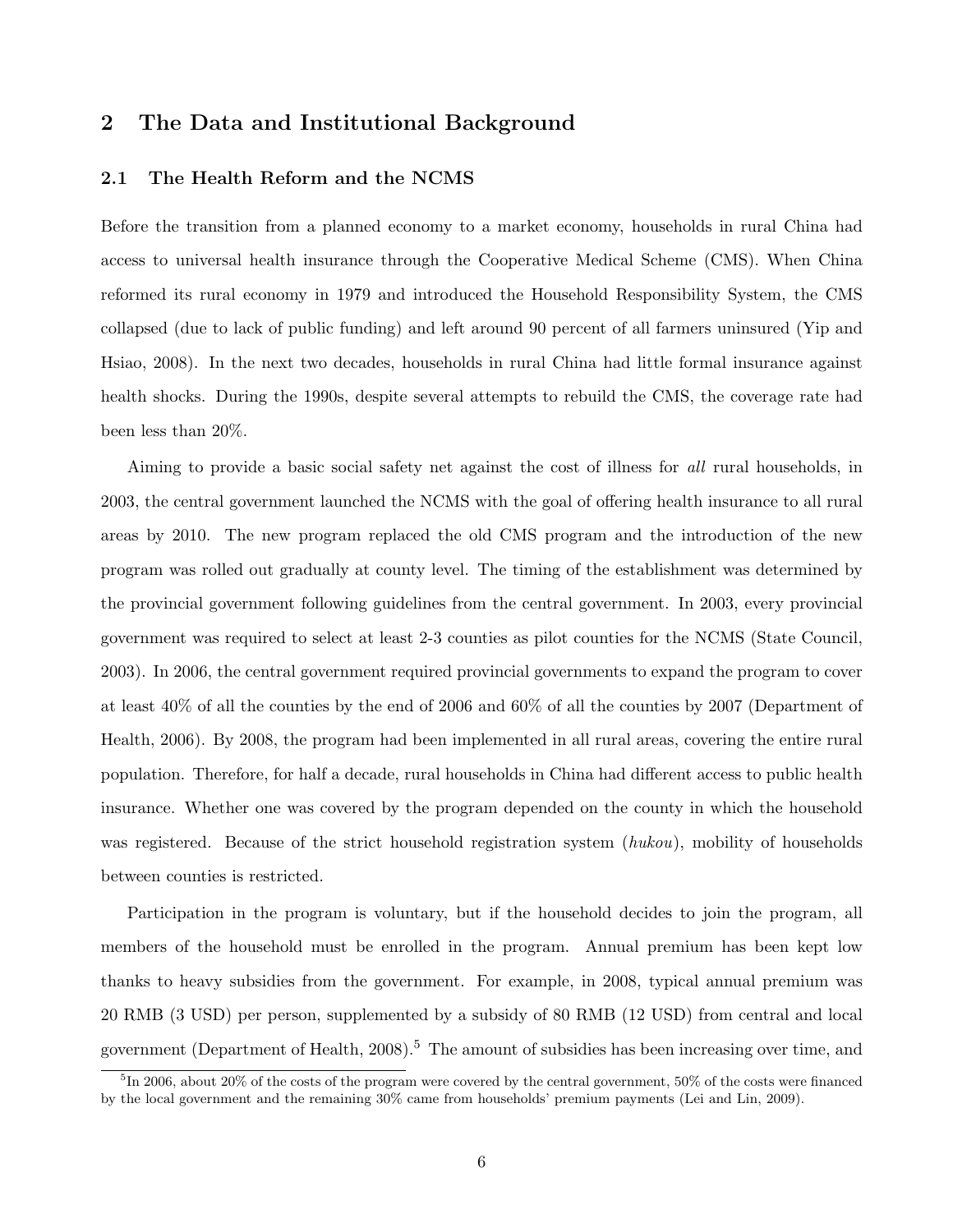the central government provides larger subsidies for underdeveloped regions in central and western parts of China. In the first few years of the reform, the program emphasized coverage of inpatient expenses and outpatient expenses related to severe illness.<sup>6</sup> In recent years, there have been efforts to increase the coverage of outpatient expenses and lower the deductables for inpatient services (Department of Health, 2008). The benefits of the program vary by county. Two thirds of the counties cover both inpatient service and outpatient service, with the cost of inpatient service reimbursed through a formula and the cost of outpatient service reimbursed through a household medical savings account.

## 2.2 The CHNS Data and Definition of Health Shock

I use data from the China Health and Nutrition Survey. The survey is based on a multistage, random cluster process that yields a sample of about 4,400 households with a total of 19,000 individuals that are tracked over time. The sample covers nine provinces that vary substantially in terms of geography, economic development, and other socioeconomic indicators. This survey was conducted in 1989, 1991, 1993, 1997, 2000, 2004, 2006, 2009 and 2011. I use data from 1993-2011, consisting of seven waves which cover the entire period of the health insurance reform. The estimation is done in first-difference, so data from 1993 serves as initial condition. I use data at both individual and household levels from the CHNS and focus on the rural sub-sample. The rural households are defined by the head living in a rural county. Individual level data contains information on health, education, health insurance, income, food consumption and demographics such as age and relationship to the household head. Household data includes information on agricultural expenditures, durable goods purchase, and various sources of other income. I drop households with intermittent waves to make sure the observed changes in variables always refer to changes between adjacent waves.

Since the enrollment into the health insurance program must be at household level, all the variables analyzed in this paper are defined at household level. To focus on stable households, I keep only households with no change in the household head. For each wave, I keep households with the head aged between 25 and 65. The measure of consumption available from the CHNS is food consumption, which accounts for roughly half of the budget share in total household expenditure in rural China during the period of the sample.<sup>7</sup> Food consumption is collected by a dietary questionnaire recording

<sup>&</sup>lt;sup>6</sup>See Wagstaff, Lindelow, Jun, Ling, and Juncheng (2009) for detailed evidence on the coverage from a sample of pilot counties in 2005.

<sup>7</sup>Using provincial-level data from the Rural Household Survey Statistics, Yu and Abler (2009) find that the share of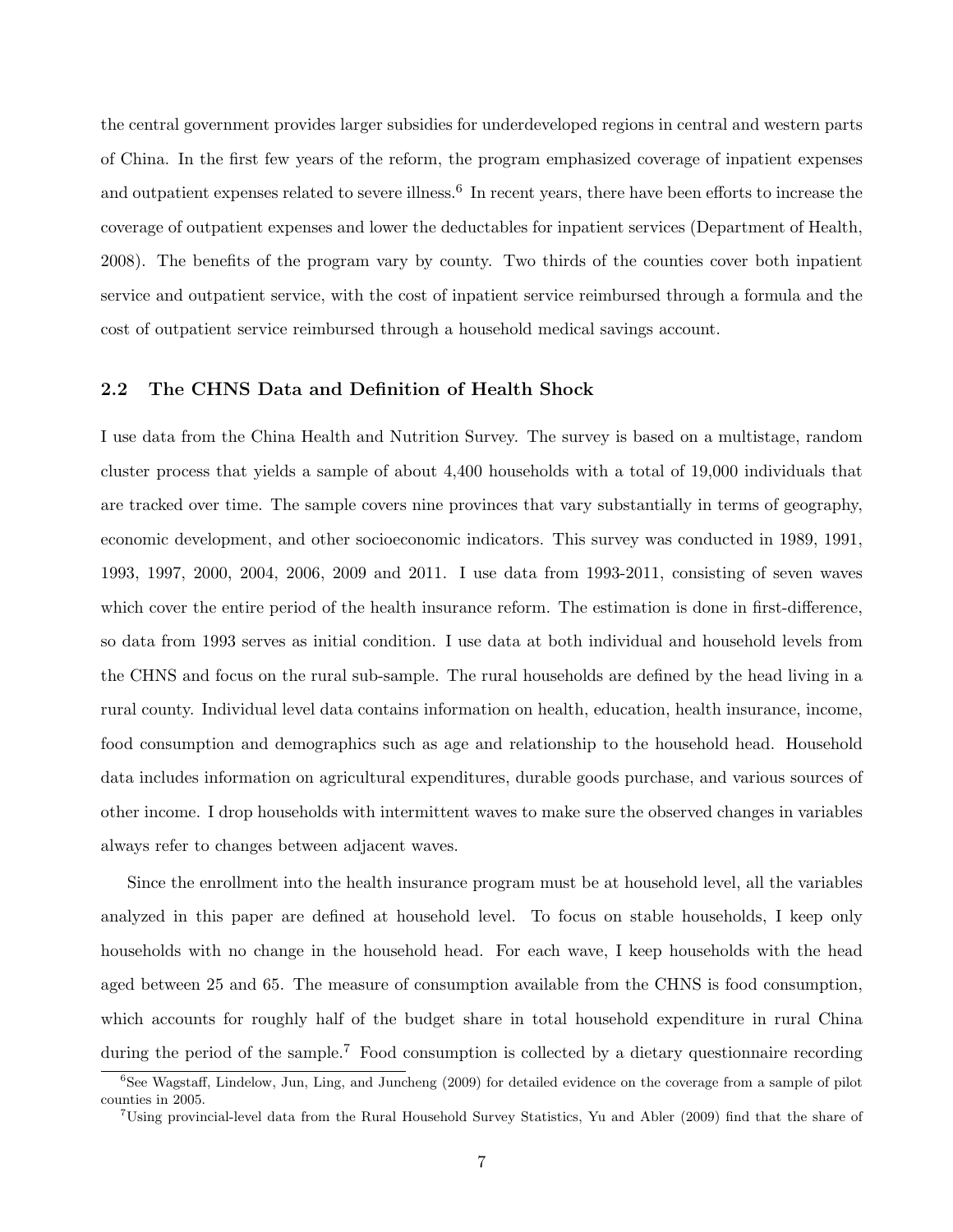items and amounts of food consumption for each member of the household over the past three days (including food consumed both at and away from home). The CHNS calculates macronutrients based on the individual food consumption data. The macronutrients include average daily intake of calories (in kilocalorie), protein (in grams), fat (in grams) and carbohydrate (in grams). Monetary value of the food consumption is, however, not readily available from the data. One advantage of working with nutrition intake (as opposed to the monetary value) is that one does not need to compute the value of home-produced food, since prices of home-produced food are usually difficult to predict. In addition, while the budget share of food consumption decreases with income, nutrition intakes such as protein are luxury goods which could be a better proxy of nondurable consumption over time (Angelucci and Attanasio, 2013). One drawback is that nutrition intake would be affected by unobserved food prices which could differ by location and time. In the empirical analysis, I account for location- and timespecific differences in prices by including a separate intercept for each county and for each year. I trim the top and bottom 0.5% of daily caloric intake (and the other nutrients associated with outliers in calories), corresponding to daily caloric intakes that are above 5325 kilocalorie and below 544 kilocalorie. Household consumption is calculated by summing up individual food consumption and dividing it by an adult-equivalence scale.<sup>8</sup>

The variables related to health status rely on two questions from the survey. The first one asks whether the individual, during the past four weeks, had been sick, injured, or suffering from a chronic or acute disease and, if the answer is yes, the second one records the number of days the person had been unable to carry out daily activities in the same period.<sup>9</sup> These questions are available in all waves of the survey for every adult respondent aged above 18 and they are supposed to capture duration of severe illness, both chronic and acute, that poses severe damage in the ability of performing daily activities. The baseline measure of sickness is the number of days of sickness during which the person is unable to perform daily activities, ranging from 0 to 30 days (for an individual without sickness in

food in total expenditure is 59% in 1994 and falls to about 46% in 2003.

 ${}^8$ The adult equivalence scale, taken from Angelucci, De Giorgi, and Rasul (2012), is one for household members aged 18 or older, and 0.73 otherwise.

<sup>&</sup>lt;sup>9</sup>The survey questions are: "During the past 4 weeks, have you been sick or injured? Have you suffered from a chronic or acute disease?" and "For how many days during the past 4 weeks were you unable to carry out normal activities due to this illness?". An alternative, which is not pursued in this paper, is to define health shocks from questions measuring health status based on the individual's self-reported ability to perform daily activities, similar to that used in Strauss, Gertler, Rahman, and Fox (1993); Gertler and Gruber (2002). The CHNS, however, only collects data on physical limitations for persons aged over 55 and terminates the collection of these data after the 2006 wave. This means that the health shocks defined by physical limitations are only available for the elder population and health shocks are not defined for half of the counties that implemented the reform after 2006.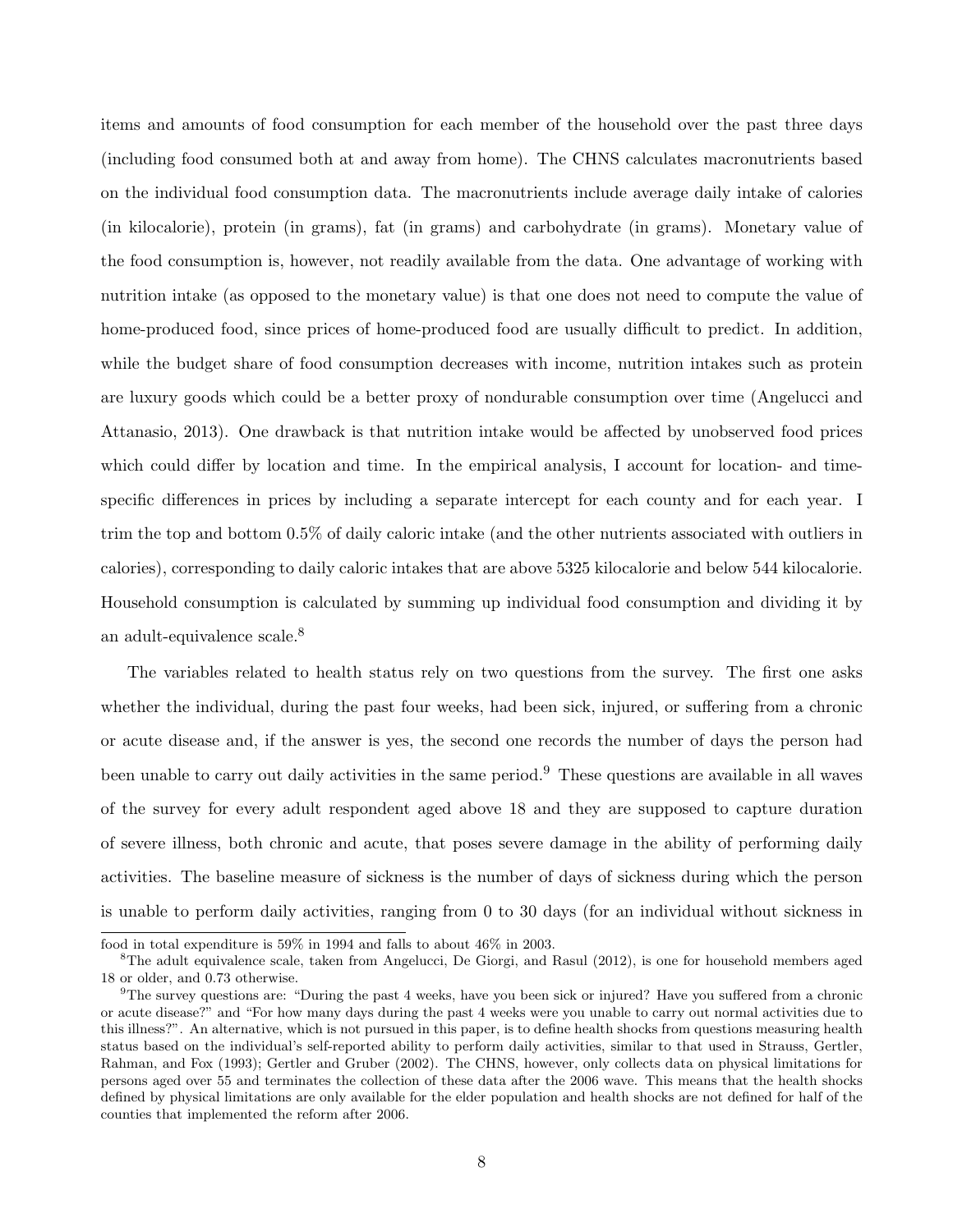the past month, the number of days of sickness is coded zero). Health status at household level is the sum of days of sickness for the head and/or the spouse of the household. Health shock is defined as the change in health status between waves. In this baseline definition, its value ranges from -60 to 60. As a robustness check, I also consider a dummy variable indicating major sickness which is equal to one if the duration of sickness of at the household level is more than three days. In the alternative definition, a health shock takes on three values: zero if there is no change between waves, -1 if the household moves from sick to healthy and 1 if the household moves to sick from healthy. Sickness takes place in a household as long as either the head or the spouse becomes sick. A healthy household is one where both the head and the spouse are healthy.

## 2.3 Descriptive Statistics

Table 1 presents means and standard deviations of the main variables in the selected sample. All monetary values are deflated by the CPI provided in the CHNS.<sup>10</sup> Table 2 summarizes the expansion of the health insurance program in the sample. Following Lei and Lin (2009), I use the community survey data from the CHNS to determine the year of implementation of the NCMS at county level. Among the 36 counties observed in the data<sup>11</sup>, three had started the program by 2004. The program expanded quickly, with over 50% of counties having implemented the program by 2006. By 2009, all the counties in the data were covered by the NCMS.

Turning to coverage at household level, we see from Table 3 the same pattern of increase for households with access to the NCMS. The proportion of households who are insured by either the old CMS or the NCMS grew quickly since the implementation of the reform, rising from 7.5% in 2000 to close to 85% in 2009. Since the NCMS had replaced the old CMS in all counties in 2009, we could infer that the take-up rate is 85% in 2009. The final two columns of Table 3 summarize the percentages of households covered by any kind of health insurance, private and public combined. Health insurance coverage never exceeded 20% before the reform, and was rising steadily up to 95% in 2009 due to the introduction of the NCMS. This pattern is confirmed graphically in Figure 1, which plots the average

 $10$ The price index in the first wave of the survey is calculated based on the cost of a standard consumer basket supplied by the State Statistics Bureau of China (by province and urban-rural areas). Changes in the price index in future waves track changes in the national CPI. The price index will not affect the parameters of interest, because it is completely absorbed by year and county fixed effects.

 $11$ Four counties from Liaoning province were not surveyed in the 1997 wave.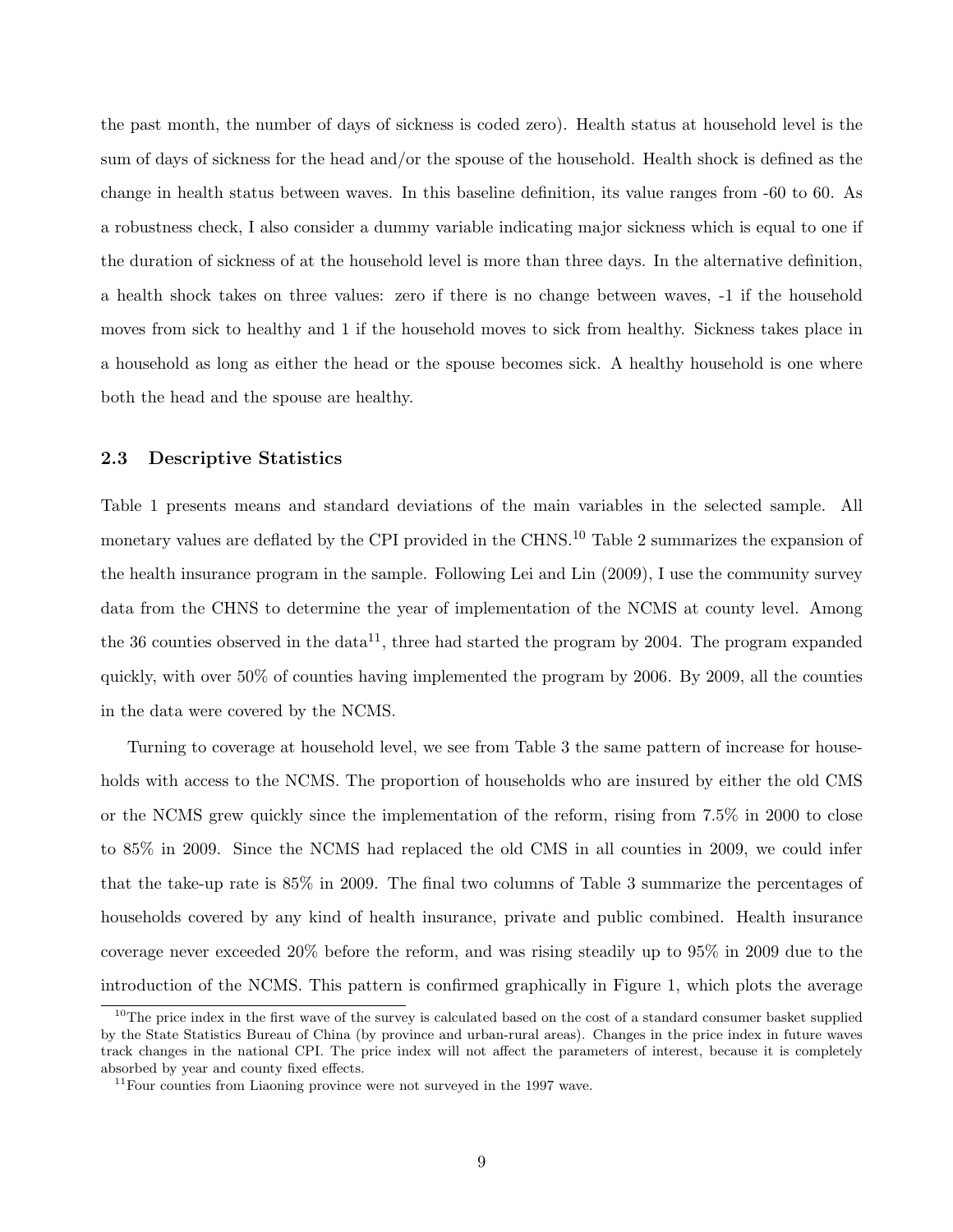insurance coverage on time (in terms of survey waves) relative to the health insurance reform. For each county, I recenter the data such that time zero is equal to the first wave observed since the reform. The picture shows a dramatic and persistent increase of health insurance coverage due to the reform.

The estimation strategy (to discuss in the next section) controls for any time-invariant characteristics at county level. Nevertheless, it would be helpful if the timing of the implementation of the reform across counties were uncorrelated with observable county-level characteristics before the reform. The selection of pilot counties was decided by the provincial government. It could be that counties with low average income had stronger incentives to push the provincial government for the reform. Table 4 compares the means and standard deviations of several county-level characteristics in 1997 and 2000, by counties grouped by years of reform (weighted by the number of observations in the county) . The table suggests that there is little relationship between most observable factors and the timing of the implementation of the reform. One exception is the existing coverage of health insurance. It appears that counties which were selected as pilots in 2004 also had higher existing coverage of health insurance. However, if one regresses the year of reform on the set of county-level average variables shown in Table 4, none of the estimated coefficients are significantly different from zero at 10% level (results not shown here). Therefore, I conclude that counties that implemented the reform early do not appear to have significantly different characteristics than counties that started the reform late.

# 3 Empirical Strategy

The basic empirical analysis is motivated from a simple model of consumption choice under two states of the world. The model is based on Chetty and Looney (2006) and is outlined in the Appendix. The intuition is simple: when a less costly smoothing mechanism becomes available (the NCMS in our context), in the event of negative shocks to household resources, the household would substitute public health insurance for more costly mechanisms. There are two predictions from the model that are directly testable in our context. One is that consumption should fluctuate less in response to health shocks when the NCMS is available. The extent of the fluctuation would still depend on risk aversion: if households are very risk averse, consumption changes with the NCMS may not be significantly different from the consumption changes without the NCMS. The other testable implication is that, if households resort to costly consumption-smoothing mechanisms before the reform, one would observe strong crowding out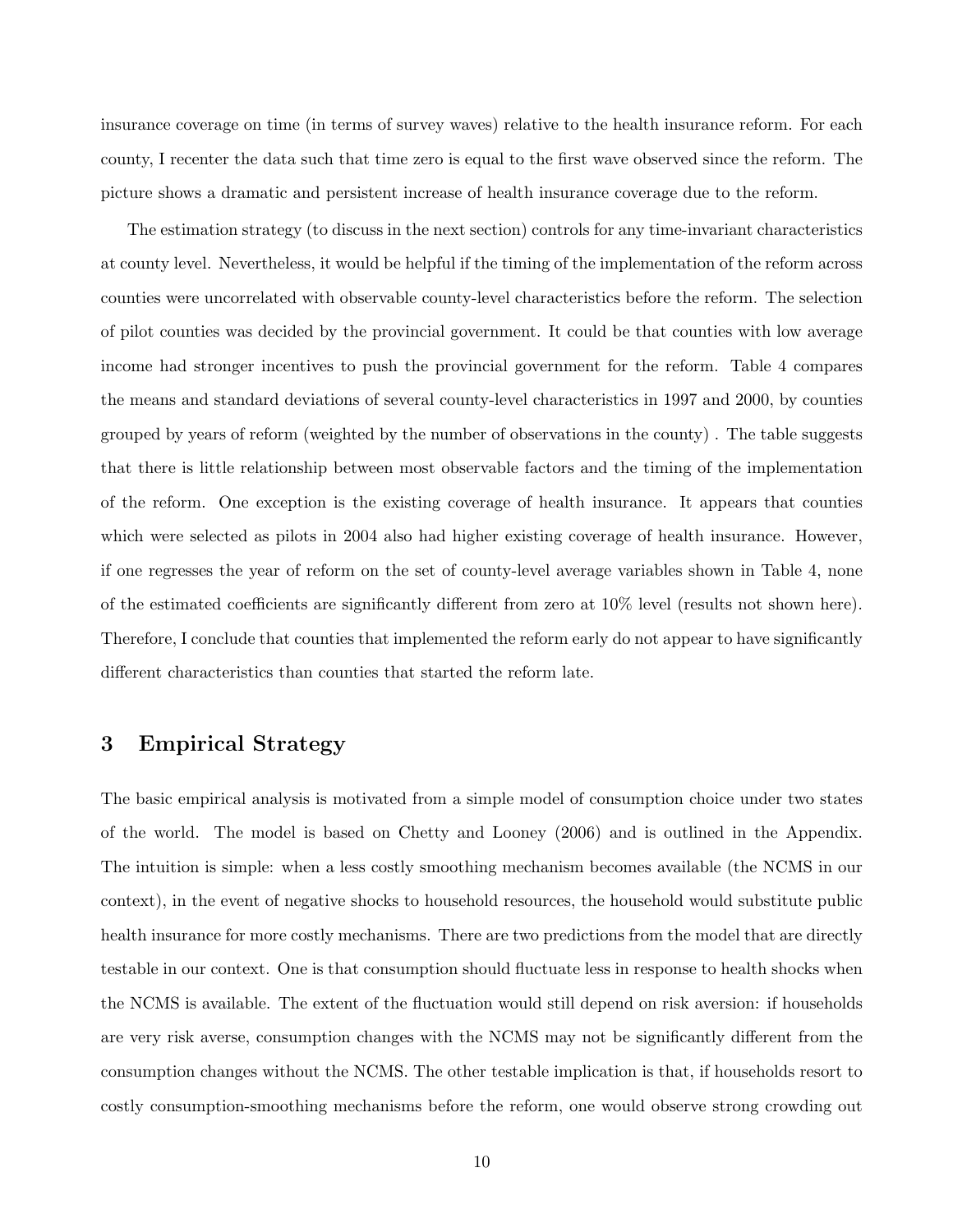of expensive insurance channels when public health insurance becomes available. The empirical analysis below attempts to test for any substitutability between existing smoothing mechanisms and the NCMS.

To estimate the effects of health shocks, one can regress first-differenced outcomes against the change in health, as in Gertler and Gruber (2002):

$$
\Delta y_{ijt} = \lambda \Delta h_{ijt} + \beta X_{ijt} + \gamma_j + \gamma_t + \varepsilon_{ijt}
$$
\n<sup>(1)</sup>

where  $\triangle y_{ijt}$  is change in the outcome of interest (such as out-of-pocket medical expenditure, labor income, or consumption) for individual i in county j and year t,  $\Delta h_{ijt}$  is the change in health,  $X_{ijt}$ is a series of demographic controls,  $\gamma_j$  and  $\gamma_t$  are county and year fixed effects, respectively. In the baseline,  $\triangle h_{ijt}$  is change in the number of days of sickness in the past month. In Section 6, alternative definition of health shock is constructed which relaxes the assumption that the effect of days of sickness is linear. The first-difference setup already eliminates unobserved household heterogeneity (such as preferences and health endowment) which may determine the outcome and correlate with sickness at the same time. When  $\Delta y_{ijt}$  is the change in log per capita consumption, equation (1) becomes the standard test for consumption smoothing in the literature (e.g. Cochrane (1991),Townsend (1994)). Under the null hypothesis of complete insurance, the coefficient on health shock,  $\lambda$ , should be zero. If households are fully insured against idiosyncratic shocks (either through mutual insurance or selfinsurance), consumption growth should not be correlated with changes in health once growth in countylevel resources is controlled for.

To estimate how household behavior following the health shock changes with and without access to the health insurance program, I allow  $\lambda$  to shift with the reform:

$$
\lambda_{ijt} = \alpha_0 + \alpha_1 R_{jt} + \gamma_j + \gamma_t + \nu_{ijt}
$$
\n<sup>(2)</sup>

where  $R_{jt}$  is a dummy variable which equal one if the health insurance reform has been implemented in county j and wave  $t^{12}$ . The wave fixed effects allow for secular changes in  $\lambda$  over time that may be completely unrelated to the reform. The county fixed effects allow for the fact that variation in the timing of the reform across counties may not have been exogenous. Reform is a random assignment

 $12$ Recall that the data is not collected in every year. The sample I am using contains six waves collected in 1997, 2000, 2004, 2006, 2009 and 2011 (after taking first-difference).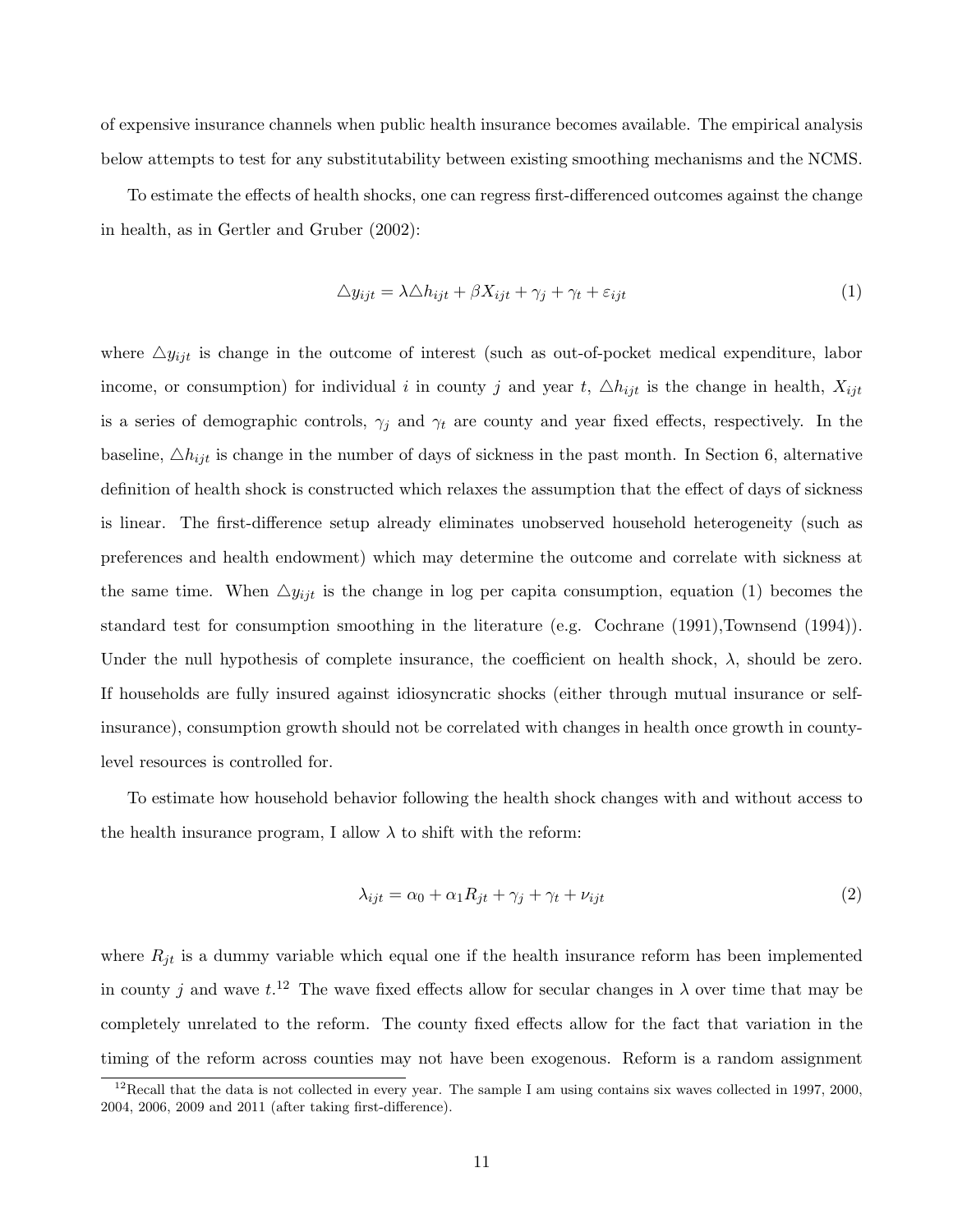only conditional on permanent county-level characteristics  $\gamma_j$  and aggregate time trend  $\gamma_t$ . Consistent estimation of  $\alpha_1$  is obtained so long as (a) these characteristics are fixed over time during the sampling periods or (b) implementation of the reform is not correlated with changes in these characteristics. Substituting equation (2) into equation (1) and adding a reform dummy, I obtain the following main empirical model:

$$
\Delta y_{ijt} = \alpha_0 \Delta h_{ijt} + \alpha_1 (\Delta h_{ijt} R_{jt}) + \Delta h_{ijt} \gamma_t + \Delta h_{ijt} \gamma_j + \alpha_2 R_{jt} + \gamma_j + \gamma_t + \beta X_{ijt} + \varepsilon_{ijt}
$$
 (3)

where  $X_{ijt}$  consists of changes in household size, changes in share of children in the household, and a set of characteristics of the household head including age, age-squared, education and marital status.  $\triangle h_{ijt}\gamma_t$  are wave fixed effects interacted with health shocks which allow for flexible time trend in the effects of health changes (e.g. from country-wide changes in health care).  $\Delta h_{ijt}\gamma_j$  are county dummies interacted with health shocks which control for persistent differences among counties in the severity of health shocks or the quality of health care. To capture any common shock to consumption across households within the county and over time, standard errors are clustered at the county level, which is the level where the reform is implemented.

 $\alpha_1$  identifies the effect of health insurance coverage in mitigating the adverse outcomes associated with health shocks. In the context of consumption insurance, it is the causal effect of health insurance on consumption smoothing against health shocks.  $\alpha_2$  shows the direct effect of being covered by health insurance (on households that did not experience health changes between waves).  $\alpha_0$  shows the direct effect of a health shock in the absence of health insurance.<sup>13</sup> The predicted effect of a health shock after the health insurance reform is given by the sum of  $\alpha_0$  and  $\alpha_1$ .

Threats to identification. There are a couple of potential threats to identifying the causal effects of the health insurance program. First, while the correlation between reform and permanent county characteristics is controlled for through county fixed effects, there could be other changes that influence the timing of the reform and affect the dependent variable of interest at the same time. One way to test whether such a confounding factor exists is to check whether, conditional on year and county effects, there is any remaining correlation between the timing of the future reforms and the outcome variables

<sup>&</sup>lt;sup>13</sup>In all the Tables, this coefficient is reported as the overall mean effect of a health shock in the absence of the health insurance, as opposed to the effect in the base county and in the base year.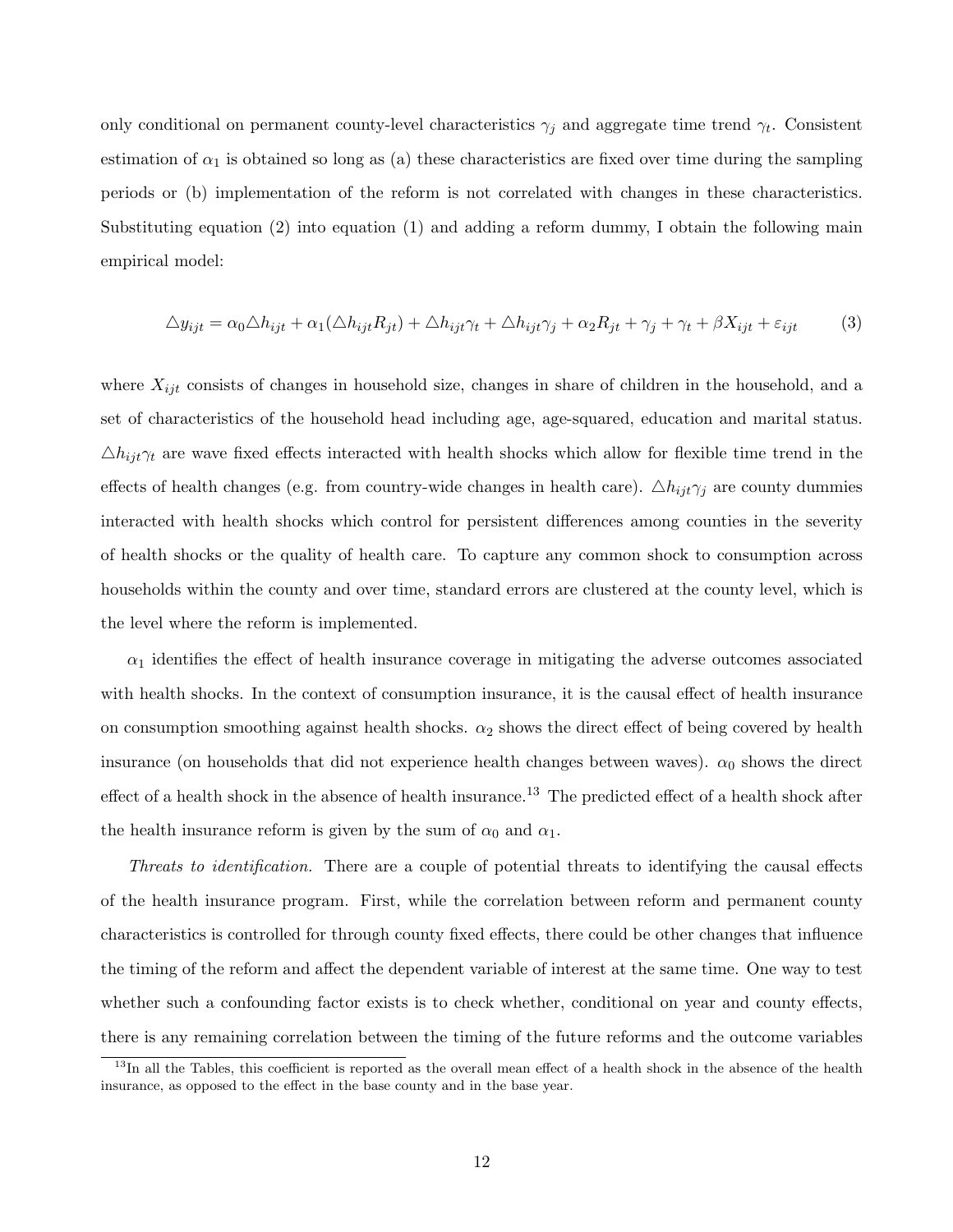before the reform. If future reforms predict outcome variables prior to the reform, then it is likely that there exist unobservable county-specific trends that are correlated with the timing of the reform. An empirical test is conducted in Section 6, where I find no evidence supporting this hypothesis, for almost all major outcomes of interest. Second, changes in health status are assumed to be exogenous shocks, conditioning on the observable characteristics, unobserved county and year effects.<sup>14</sup> One possibility is that the marginal utility of consumption may depend on health status directly, or indirectly through induced changes in leisure when consumption and leisure are not additively separable. In this case, the growth of consumption will vary with the state of health even with full insurance. Health shock will then be correlated with omitted preferences in the error term. To test for such state dependence, in Section 6, I estimate the model using changes in total consumption by household members who did not experience a health shock. The main conclusions remain to hold.

# 4 Health Insurance and Consumption Smoothing

To evaluate the consumption smoothing effect of health insurance, I estimate the main empirical model as specified in equation (3). The dependent variables are growth in household food consumption in terms of four nutritional intakes: calories, protein, fat and carbohydrate. Table 5 reports the estimates. The first row shows the average effects of a health shock (measured in one additional day of activity-limiting sickness) on the growth of nutrition intakes before the reform. Prior to the reform, negative increments to health are not associated with reductions in intakes of macronutrients. The point estimates are very close to zero. As mentioned previously, these estimates would be biased if the marginal utility of consumption depends on health and the effects of duration of sickness are nonlinear. In Section 6, I consider alternative consumption and health measures which do not suffer from these biases. The coefficients have the expected negative sign but remain insignificant. Therefore, I cannot reject the hypothesis of full insurance against severe health shocks before the reform. The household appears to be able to smooth food consumption fairly well following the severe health shock.

The second coefficient is the estimated consumption smoothing effects of health insurance (parameter  $\alpha_1$  on reform  $\times\Delta$ health). The point estimates are mostly positive and insignificant. Adding up the

 $14$ Note that the first-differencing already eliminates any unobserved household characteristics (such as health endowments) that may confound identifying the effect of illness.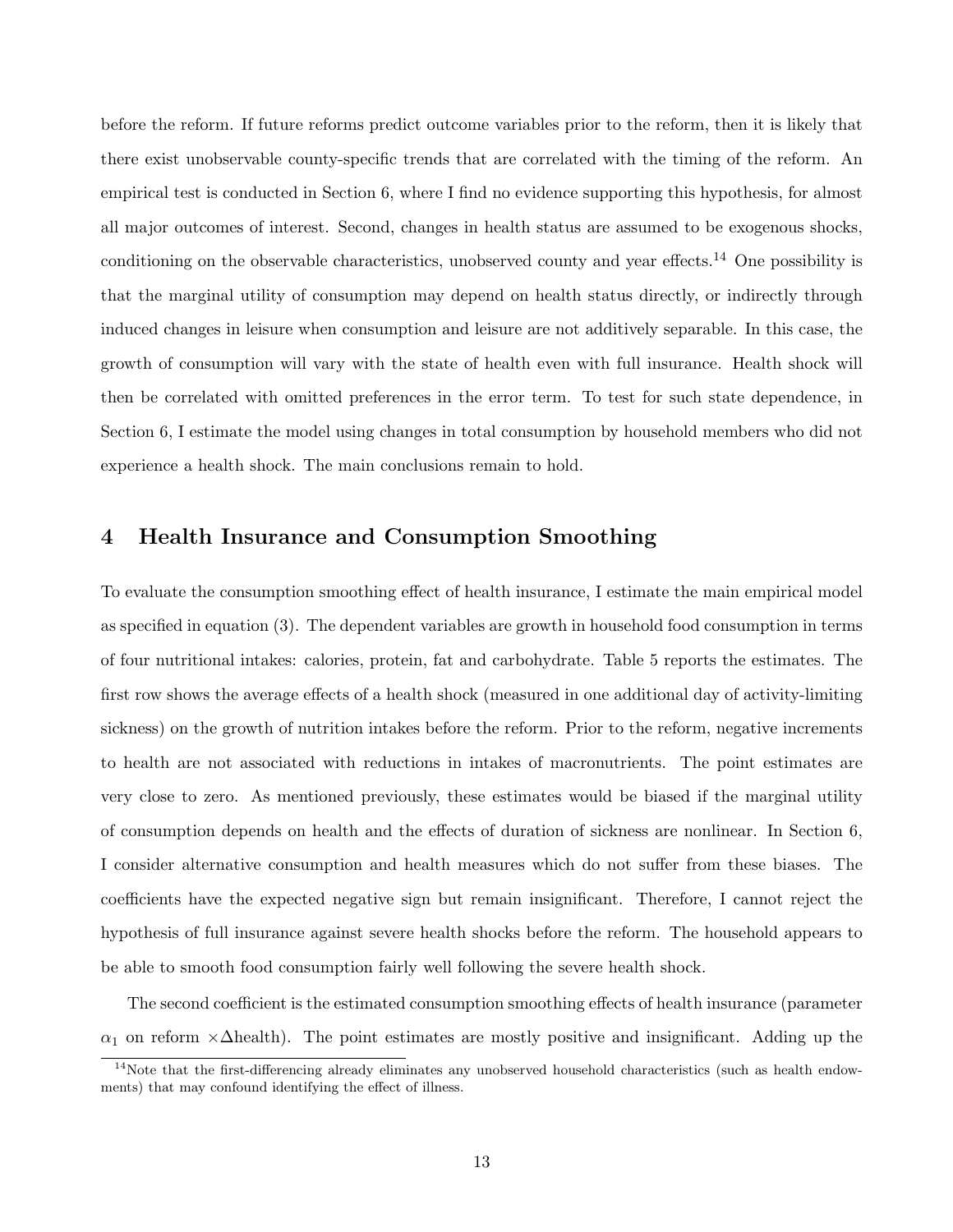coefficients in the first and the second row gives the predicted net effects of the health shock after the reform, shown at the bottom of Table 5. After the reform, I still cannot the hypothesis that households are fully insured against health shocks. The coefficient on the reform dummy shows the direct effects of health insurance on consumption growth (the third row of coefficients). For all types of nutrition intakes, they are positive but not significantly different from zero, indicating that consumption behavior of households without experiencing health changes is also not affected by the reform. Remaining rows in Table 5 show the estimated coefficients on the main control variables. Growth in per capita log consumption fall with increase in log household size, indicating some economics of scale in consumption. Consumption grows at a faster rate for heads who have at least graduated from primary school.

Overall, households appear to be able to smooth food consumption fairly well even before the health insurance reform. Based on these evidence, it is tempting to conclude that access to additional health insurance may not provide welfare gains to households. However, there may be additional welfare gains from the program if the household is very risk averse and relying on costly measures to smooth consumption. Results from the next section suggest that this might well be the case.

# 5 Health Insurance and Household Choices

The theoretical model predicts that, when public health insurance becomes available, the household should smooth consumption by switching from costly smoothing mechanisms to public health insurance. To test this hypothesis, I employ the same empirical model as described in equation (3) to estimate the effects of illness on household choices with and without health insurance. As dependent variables, I consider the following choices which the household may rely on to cope with health shocks and which are also readily available in the data: investment in children's human capital, use of child labor, agricultural investment and investment in durable goods. The findings below suggest that, in the absence of public health insurance, the household reduces children's schooling, agricultural investment and increases the use of child labor following activity-limiting health shocks. Gaining access to health insurance eliminates the use of these choices that otherwise would have been used to maintain household consumption.

Education. As human capital investment, I consider the rate of school enrollment, defined as the share of children who are enrolled in school among those aged between 10 and 18 within the household.<sup>15</sup>

 $15$ This variable is defined using a combination of two variables. The first and the main variable is whether the child is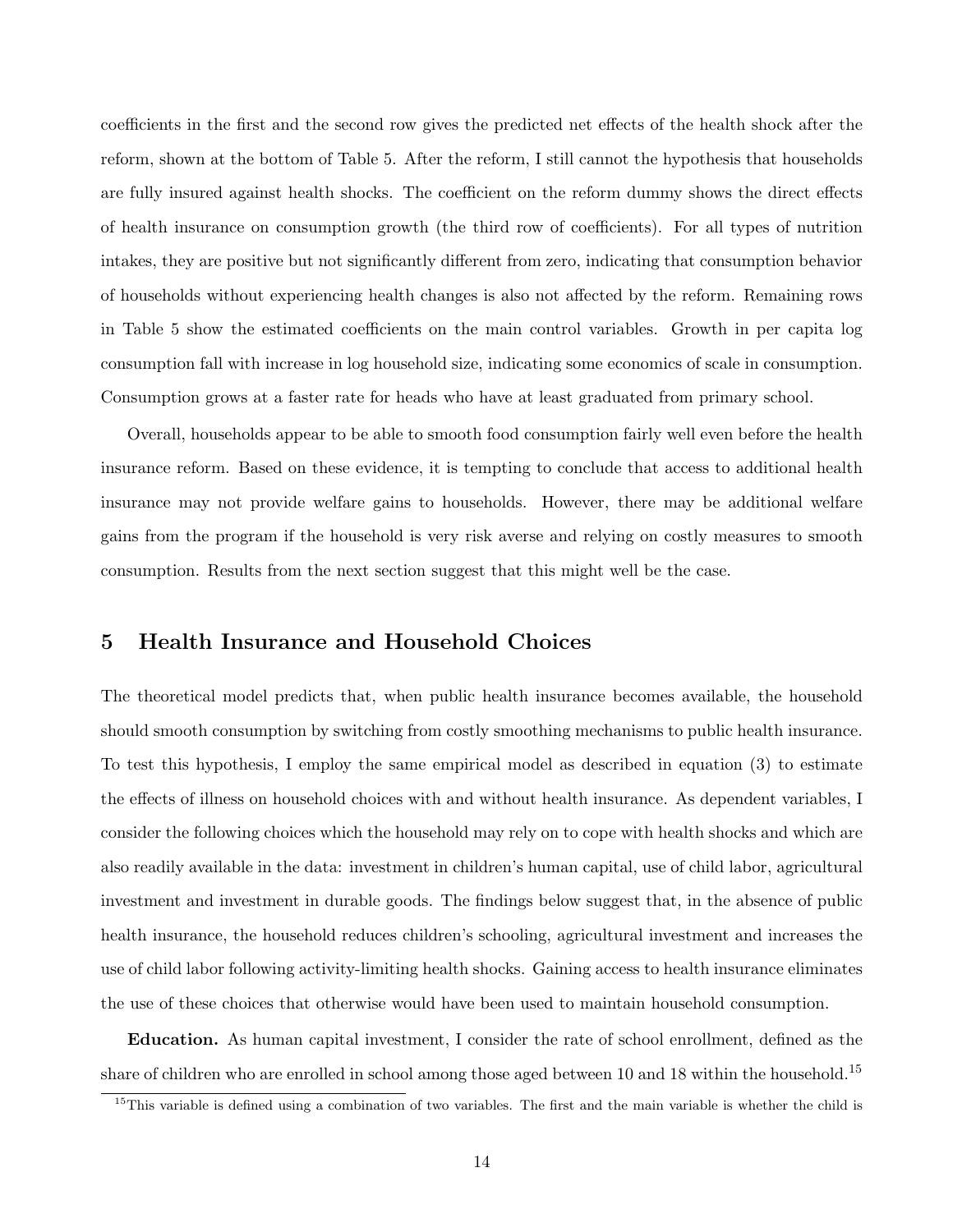The normal age finishing 9 years of schooling is 16. Tuition is free for 9 years of schooling (primary and lower-middle school education). Schooling would incur costs to purchase books, tools, transportation, tuition for any schooling of more than 9 years, and opportunity costs in terms of forgone earnings. Brown and Park (2002) document that in poor counties in rural China, a family with one child in primary school and another in lower middle school spends as much as fifty percent of expenditures per capita on fees related to education. In addition, as outside options such as employment opportunities in other cities become increasingly attractive as they become late teens, the opportunity cost of additional education could be high.<sup>16</sup>

The first column of Table 6 shows the estimates. The first coefficient means that, in the absence of health insurance, health shock leads to a 2.2% reduction in the rate of school enrollment within a household. A health shock with 10 days of work-limiting sickness to the head and/or the spouse would reduce school enrollment of the children by nearly  $30\%$  relative to its mean  $(0.22/0.75)$ . It appears that, given the large education expenditures and opportunity cost of schooling for children of this age group, one way to maintain household consumption is to reduce educational expenditures (and potentially increase household income by child labor) by taking children out of school. Access to health insurance completely mutes the effects of health shock on investment in children's education: following a negative health shock, households with health insurance are 2.4% more likely to keep their children in school, relative to households experiencing a health shock without health insurance (second row of coefficients). These estimates are precisely estimated at 1% level. The net effect of a health shock with health insurance on school enrollment is very close to zero (fourth row of coefficients).

In results not reported in the table, I also estimate the model on school enrollment for boys and girls separately.<sup>17</sup> Interestingly, negative health shock leads to larger drop in school enrollment for girls than for boys before the reform. Providing health insurance has a greater impact on mitigating the negative impacts on girls' school enrollment than boys'. These results are consistent with previous evidence suggesting that girls' schooling in rural China is more sensitive to economic conditions of the

currently enrolled in school. Prior to 2004, this variable was collected from a single household survey. Starting from the 2004 wave, this variable is collected from a separate child questionnaire where the respondents must be children under age 18 living in the household at the time of the survey. To track children who are members of the household but do not live with the household at the time of the survey (temporary migrant workers and students at boarding schools, in particular), I use another question from the household survey which, for each member away from the household, records the reasons for not currently residing in the household. A child is defined as enrolled in school if the answer to this question is "gone to school". A child is defined as not in school if the answer is either "seeking employment in cities" or "in the military".

<sup>16</sup>See Meng (2012) for a recent survey of rural-urban migration in China.

<sup>&</sup>lt;sup>17</sup>These results are available from the author upon request.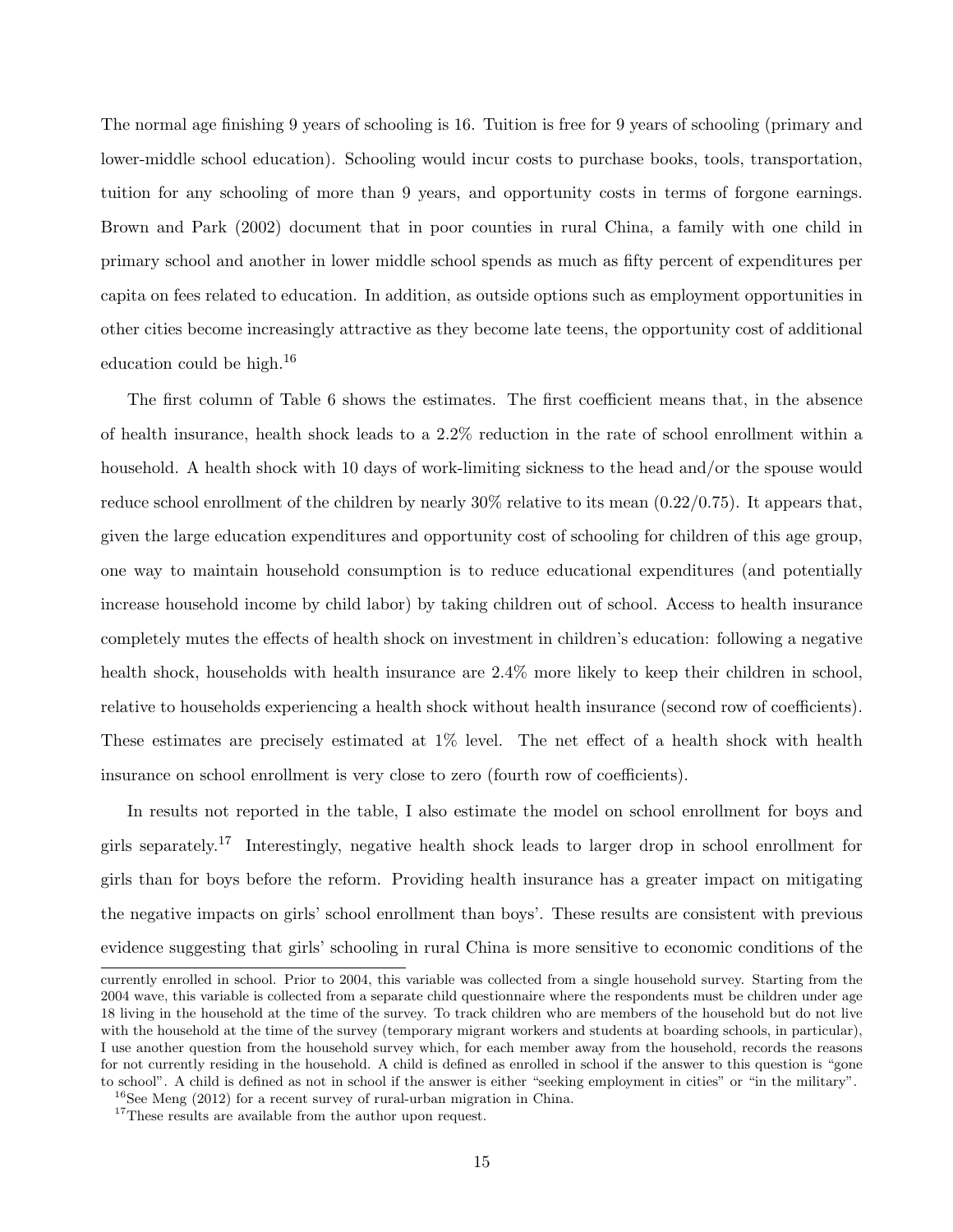household than boys' (Connelly and Zheng, 2003; Hannum, 2005; Song, Appleton, and Knight, 2006). Access to health insurance reduces the gender difference in schooling resulting from a negative health shock within a household.

Finally, note that the direct effects of the reform are not significantly different from zero. One hypothesis is that the availability of health insurance could reduce incentives in schooling. If investment in children's human capital were made as an ex-ante response against future health shocks to the household (so the child may have higher earnings to compensate future earnings losses when the head becomes sick), the availability of public health insurance may reduce the overall incentives to invest. This does not appear to be the case empirically. Coefficient on reform are estimated close to zero and insignificant, suggesting that health insurance does not change the investment behaviors of households that did not experience a health shock.

Child Labor. Relating to the findings on children's education, one important question is what children do when they drop out from school due to a health shock to the household. Given the large urban wage premium in China, one possibility is to seek employment in cities. I define the rate of child labor as the share of children who are employed among those aged between 10 and 18 within the household.<sup>18</sup> The first coefficient in column (2) of Table 6 shows that, in the absence of health insurance, health shock leads to a 1.9% increase in the rate of child labor  $(10\%$  relative to its mean). The majority of children who were taken out of school as a result of the negative household health shock appears to be put into work. Health insurance provision eliminates the use of child labor as a way to cope with health shock. The estimated coefficient on Reform×∆health is -0.024 (second row of coefficients), which implies that, after the reform, the net effect of health shock is close to zero (fourth row of coefficients). Similar to the gender differences in children's education, providing health insurance also has a greater impact on reducing the positive effects on using girls as child labor.

Agricultural Investment. As agricultural investment, I consider investment in farming and gardening and in livestock. Investment in farming and gardening refers to the total amount spent, in the past year, on leasing land, purchasing seedlings, fertilizer, tools, insecticides and hiring labor. Investment in livestock includes the total amount spent on purchasing, feeding and caring for up to four types

<sup>&</sup>lt;sup>18</sup>The main variable is whether an individual is employed at the time of the survey. Similar to the definition of school enrollment, I use the question on the reasons of not residing in the household to trace children who seek employment in the cities.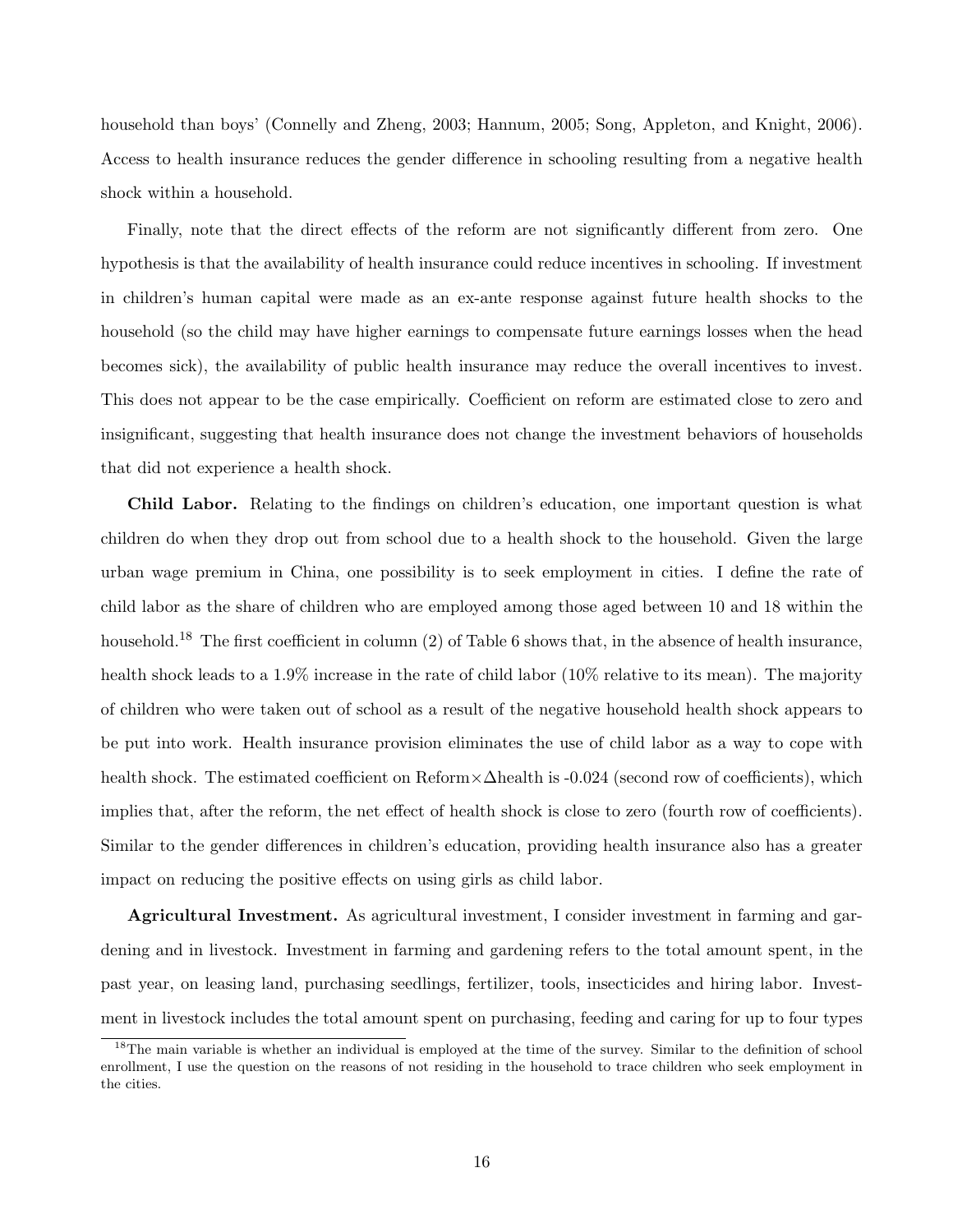of livestock and poultry. One problem with the measurement of investment in agricultural activities is that it is based upon actual investment taken place in the past year. The health shocks are based on health conditions in the last four weeks. Ideally one would also like to observe health shocks from the past year, but this is not possible without additional data. The assumption underlying regressions presented in this (and the next) section is that health shock in the past four weeks is proportional to health shock in the past year.

Columns (3)-(4) present the estimates on farming and livestock investment. Before the reform, the estimates show that a health shock would lower the investment in farming by 25 RMB and in livestock by 29 RMB (the first row). The average investments of a household are 1726 RMB in farming and 1242 RMB in livestock. For a health shock that reduces capacity for daily activities for 10 days, the household would reduce investment in farming and livestock by 15% and 23%, respectively. Consistent with Rosenzweig and Wolpin (1993), these estimates suggest that the household could use sale of livestock as a channel to insure against health shock. After the reform, neither livestock nor farming investment is affected by health shocks (fourth row of coefficients). The estimated parameters  $\alpha_1$  (on the interaction term between health shock and reform) are positive and border-line significant. Therefore, it appears that access to health insurance helps rural households to maintain agricultural investment following a health shock.

Durable Goods. As investment in durable goods, I create a binary variable indicating whether the household had purchased durable good in the past 12 months. Two types of durable good are considered. The first type is household appliance essentials. It includes television, refrigerator and washing machine, which are the most common and useful appliances in Chinese households. The second type of durable is productive equipment used in agriculture activities, which includes tractor, garden tractor, irrigation equipment, power thresher and household water pump. Each type of durable good investment is a binary variable, equal to one if the household had purchased any of the equipment in the last year (for home appliances) or since the last survey (for equipment). Similar to the limitations with investment variables, the underlying assumption here is that health shock in the past four weeks is proportional to the health shock in the past year.<sup>19</sup>

<sup>&</sup>lt;sup>19</sup>Each wave surveys the quantity of each type of equipment owned by the household. Investment is based on whether there has been an increase in the aggregate quantity between the current wave and the previous wave. This could be a lower bound of actual purchases, if households are simply upgrading their technologies by replacing old equipments with new ones. This might be less of a problem here, since the share of ownership for any of these equipments was low in the 1997 survey and has been gradually increasing over time.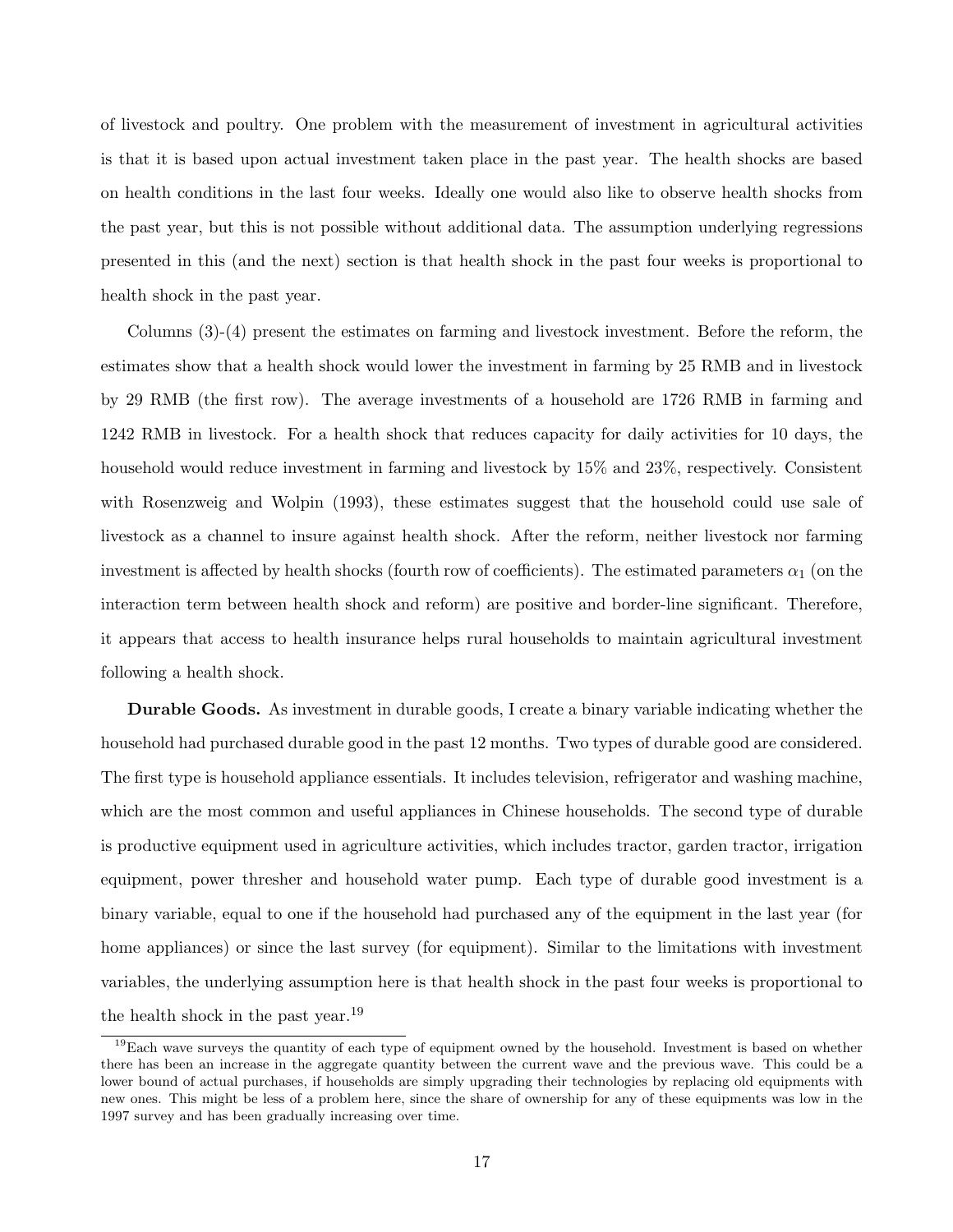Columns (5)-(6) present the estimates. Without access to health insurance, the household is less likely to purchase home appliance following a health shock. The probability of a new purchase reduces by 0.8%, or 7% reduction relative to the overall mean (0.008/0.12). The estimated coefficient on the term of reform interacted with health shock is positive and significant. The predicted effect of a health shock after the reform is close to zero (0.004), indicating that,with health insurance, the household no longer delays purchase of home appliance in response to a health shock. On productive equipment, it does not appear that the household decreases investments in productive equipment, either before or after the reform.

## 6 Robustness Checks

## 6.1 Pre-treatment Trend

One potential concern is that the timing of the reform could be correlated with changes in unobserved characteristics (e.g. induced by other reforms). One way to test whether such a confounding factor exists is to check whether, conditional on year and county effects, there is any remaining correlation between the timing of the future reforms and the outcome variables before the reform. If future reforms predict outcome variables prior to the reform, then it is likely that there exist unobservable countyspecific trends that are correlated with the timing of the reform. As a robustness test I estimate the following equation:

$$
\Delta y_{ijt} = \alpha_0 \Delta h_{ijt} + \alpha_1 (\Delta h_{ijt} R_{jt}) + \alpha_1^0 \Delta h_{ijt} \mathbf{1}(t - T_j = -1) + \alpha_2 R_{jt} + \alpha_2^0 \mathbf{1}(t - T_j = -1)
$$
  
+  $\Delta h_{ijt} \gamma_t + \Delta h_{ijt} \gamma_j + \gamma_j + \gamma_t + \beta X_{ijt} + \varepsilon_{ijt}$  (4)

The indicator function is equal to one when the observation is one wave prior to  $T_j$ , the year when the health insurance is provided in county j.  $\alpha_1^0$  and  $\alpha_1$  together describe the evolution of effects of health shock just before and after the reform, relative to the effects two waves or more before the reform. The coefficient  $\alpha_1^0$  is an important test for differential evolution of outcomes before the reform that may confound the true estimated effects of the program.

Table 7 shows the estimated  $\alpha_1^0$  and  $\alpha_1$ , on the household choices analyzed in the previous table. Overall, the estimates  $(\alpha_1^0)$  show no significant effects in the first wave prior to the reform (relative to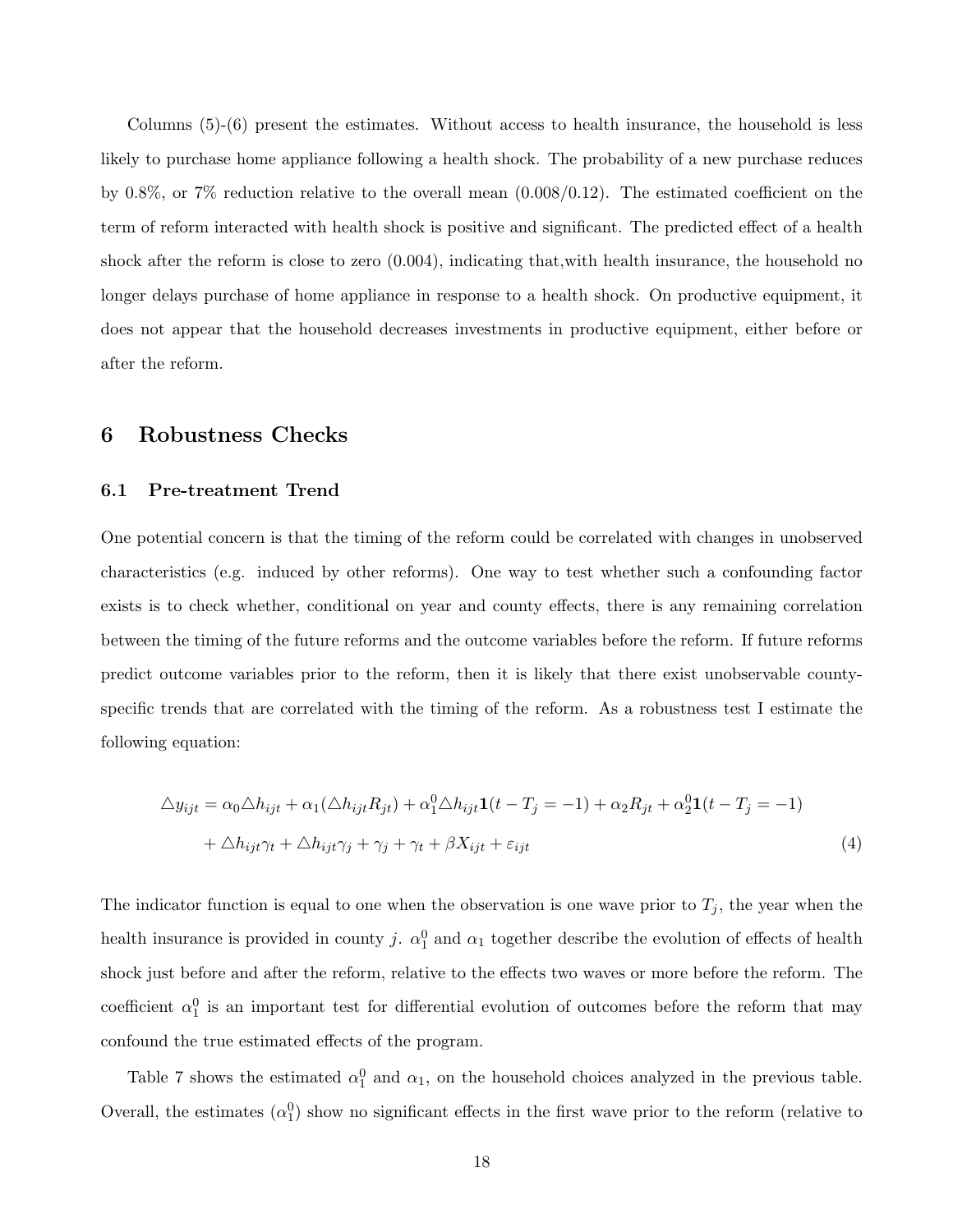the omitted baseline, which is two or more waves before the reform). For household choices where there are significant crowding-in effects, the effects after the reform  $(\alpha_1)$  rise sharply after the reform.

#### 6.2 State-dependent Preferences

The growth of consumption can be shifted by changes in the state of health even with full insurance, when the marginal utility of consumption depends on health status directly, or indirectly through induced changes in leisure when consumption and leisure are not additively separable. One advantage of the CHNS data, compared with other household panel data of consumption, is that it collects food consumption data at individual level (including food consumed both at and away from home). I construct an alternative measure of adult-equivalent consumption by excluding the consumption of the household head and/or the spouse who ever experienced a health shock in the panel. This measure circumvents the problem that changes in health may impact the marginal utility of consumption for the sick member directly. Note that average caloric intakes from the head and the spouse account for about 65% of the average level of household caloric intake. For a sick household, by excluding head and spouse who ever become sick, I may only use the variation coming from the remaining 35% of household consumption. If there are within-household allocation of food consumption in response to the health shock (such as maintaining consumption level of children if parents are altruistic), then changes in consumption may be even more muted for the rest of the household. Table 8 presents the set of consumption-smoothing regressions, using changes in the log of this alternative consumption measure as the dependent variable. The main conclusion remains to hold: the null hypothesis of complete insurance cannot be rejected for any type of nutrition intakes, either before or after the reform.

## 6.3 Alternative Definition of Health Shock

The measure of health shock employed so far is based on continuous changes in the duration of sickness, assuming that the effect of health shock is linear in the number of days of sickness. In this section, I consider the alternative health shock variable measured by discrete changes in health status. I define a dummy variable on major sickness which is equal to one if the head and the spouse had been unable to carry out daily activities for a total of more than three days and zero elsewhere.<sup>20</sup>. A health change

 $^{20}$ The results presented below are robust to some alternative cut-offs (4 or 5 days) in the days of sickness.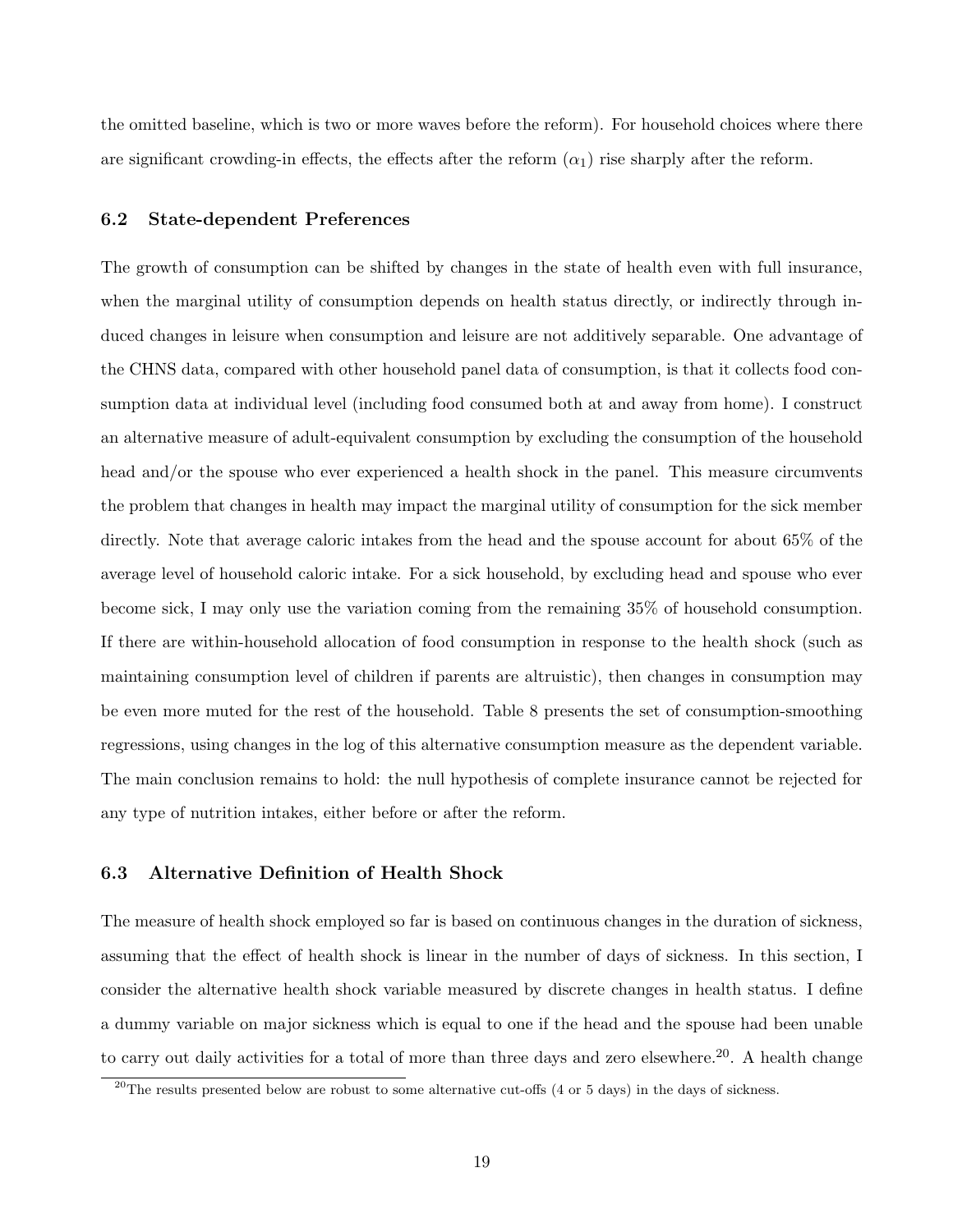is zero if there is no change between waves, -1 if the household moves from sick to healthy and 1 if the household moves to sick from healthy. Table 9 present the estimates. Since health shock could only takes on three discrete values, standard errors are much larger than those of baseline specification. Overall, the following conclusions from the baseline model remain to hold: i) following a large negative health shock, the household is able to perfectly smooth consumption regardless of provision of health insurance; ii) provision of health insurance helps the household to maintain investment in children's human capital (by reducing the impacts of a major health shock on school enrollment and child labor) and agricultural activities (especially for livestock investment).

# 7 Potential Mechanisms

While there are interesting patterns of substitution between public health insurance and private arrangements of insurance, competing mechanisms could lead to similar findings. A negative health shock could incur two types of costs on households. One is the medical expenditure needed to treat the illness, which can be substantial relative to their income. Another is the negative shock to productivity, which, depending on the quality of the treatment, could be persistent. The direct effect of health insurance is to reduce out-of-pocket medical cost to treat severe sickness. In the context of the theoretical model, this is represented by a direct reduction in the cost of consumption smoothing. Health insurance could also reduce the productivity loss from a health shock, perhaps indirectly by improving the quality of treatment after the health shock or by reducing the severity of the health shock if the household uses more preventive care. Hence, the extent of the bad state in the model can also be changed by the reform.

To evaluate the importance of each mechanism, I apply the main empirical model to conduct two empirical tests. First, I test whether out-of-pocket medical expenditure for treating the severe health shock is reduced after the reform. The out-of-pocket cost is the portion of the cost paid by the household for being treated for the same illness that was used to define health shocks. It includes expenditures on treatment at up to two clinics or hospitals, plus the cost of informal treatment if the individual seeks informal care. In column (1) of Table 10, I report estimates from the model in equation (3) with the dependent variable replaced by changes in out-of-pocket medical expenditure. The results indicate that, without health insurance, one additional day of activity-limiting illness leads to more than 80 RMB out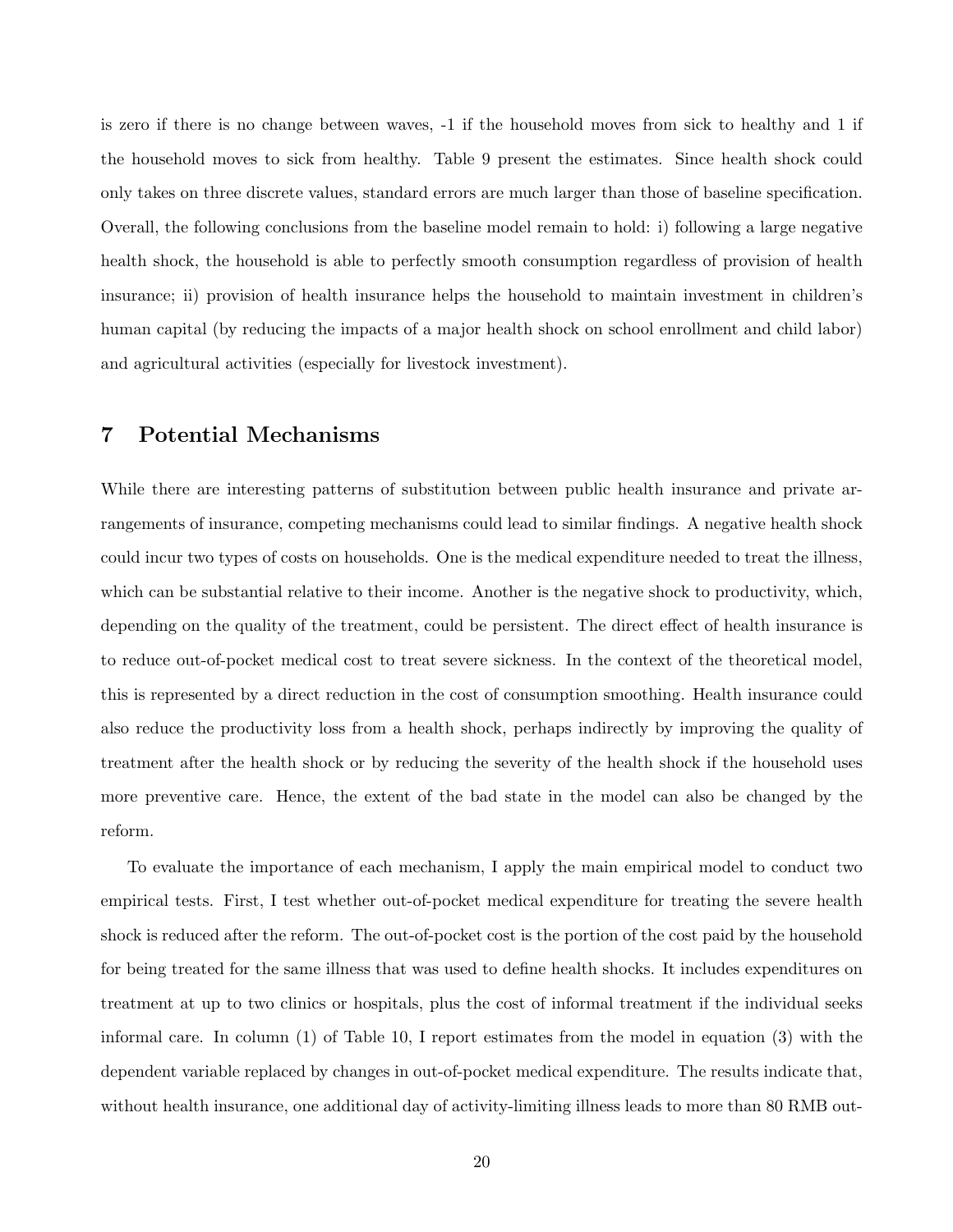of-pocket spending on treating the illness. For a major illness limiting daily activity for 10 days, the amount of out-of-pocket medical expenditure is about 3% of average annual household income. After the health insurance expansion, the out-of-pocket expense is not reduced: the interaction term between reform and health shock is positive and insignificant, leading to roughly the same level of out-of-pocket spending as the amount before the reform. These estimates suggest that the health insurance does not reduce out-of-pocket expenditures. This result is consistent with findings from Wagstaff, Lindelow, Jun, Ling, and Juncheng (2009) and Lei and Lin (2009), which conclude that the NCMS does not have significant impacts on the out-of-pocket expenditures. One plausible hypothesis is that households may afford higher-quality health care when they gained access to health insurance, leaving the total out-of-pocket expenditure at the same level. Indeed, Lei and Lin (2009) and Wagstaff, Lindelow, Jun, Ling, and Juncheng (2009) provide suggestive evidence that the the NCMS significantly increases the utilization of preventive care and reduces the use of traditional folk doctors. Below I present some additional evidence supporting this claim.

As a second test, I look for evidence of whether health insurance help families to reduce productivity losses from the health shock. In column (2) of Table 10, I use a self-reported measure of health and estimate the baseline model in equation (3) using changes in self-reported health status as dependent variable. This measure is taken from a question asking the respondent to provide a rank, from 1 to 4, describing his/her health compared to that of other people of the same age (1 being excellent and 4 being poor). Column (2) shows that, as expected, one additional day of sickness deteriorates the self-reported health status by a 0.02 point before the reform. After the reform, illness remains to have quantitatively similar effects on the self-reported health status. Columns (3) presents estimates on the effects of illness on head and spouse's income. The dependent variable is change in log total income of the head and spouse. It shows that, without health insurance, illness facing the head and the spouse has significant negative impact on their total income. One additional day of sickness reduces total earnings of the head and spouse by nearly 1.8%. With health insurance coverage, the negative impact on the income is muted. The difference (identified by the term Reform  $\times\Delta$ health) is marginally significant (p-value 0.11). Therefore, it appears that health insurance dampens the productivity losses from health shock experienced by the head and the spouse, which is supportive of the hypothesis that health insurance improves the quality of treatment and health outcome after the illness. In column (4), I estimate the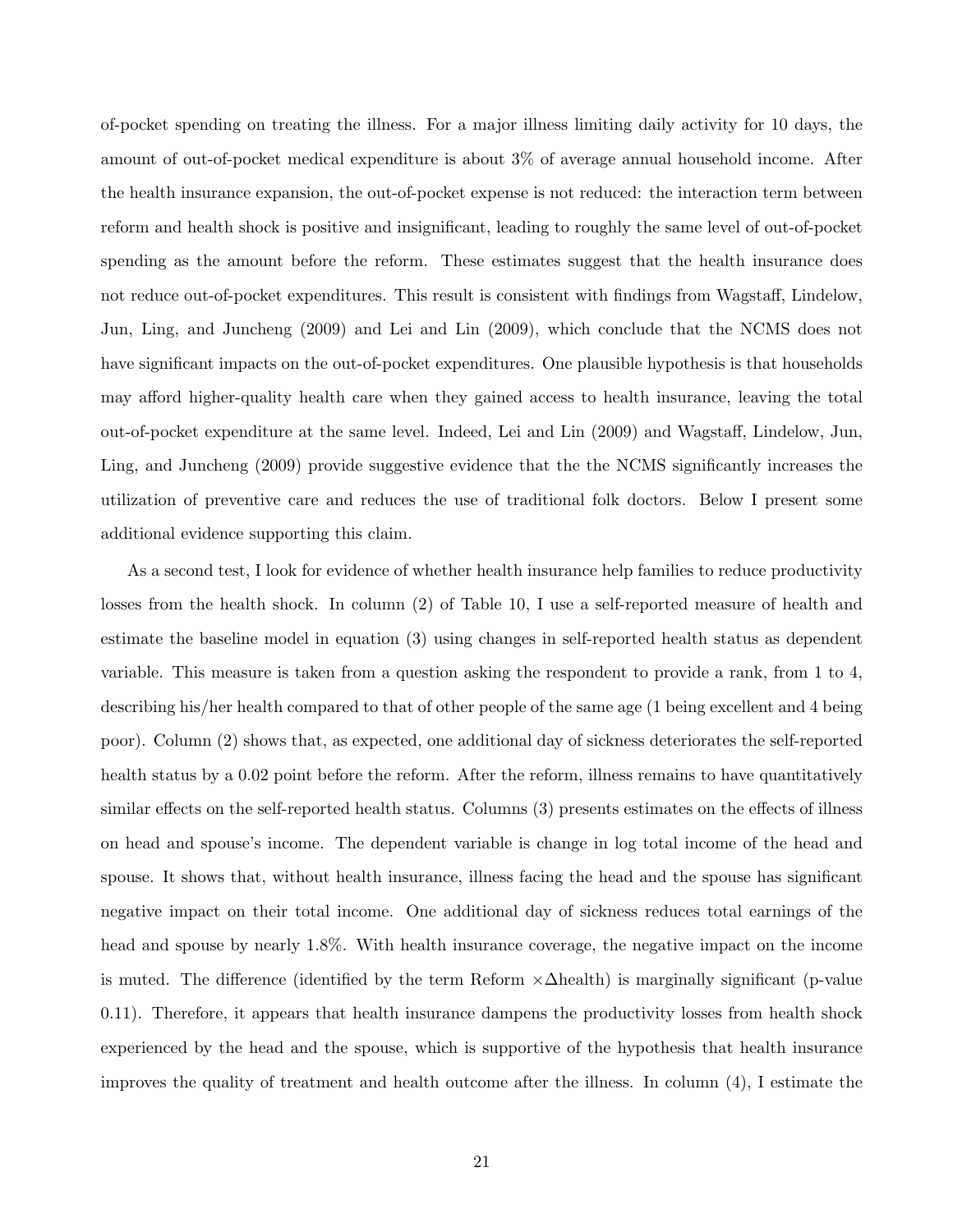model using changes in log of total household income as dependent variable. Household income is a total of individual income of all household members and additional subsidies and other income. Interestingly, health shock on the head and spouse of the household does not have any significant impact on total household income. The effects are close to zero both before and after the reform. The differences between estimates in column (3) and estimates in column (4) suggest that income from other household members compensate the productivity loss incurred by the health shock on the head and spouse. The previous findings appear to indicate that children's labor supply and agricultural investments (which are subtracted from agricultural income) are important margins of adjustment the household makes in order to prevent income losses to the household.

Taken the evidence together, there is some evidence (from head and spouse income) that health insurance reduces productivity loss after health shock (perhaps by providing affordable and higher quality health care). On the other hand, household income is not affected by health shocks, indicating the importance of children and agricultural investments as means to cope with health shocks. There is no evidence that the reform changes out-of-pocket expenditure on treatment. Therefore, access to health insurance seems to lessen the financial burden of illness on households by offering higher-quality treatment that would otherwise not have been affordable. This in turn leads to better health and smaller productivity loss following a health shock which can be used to maintain investment in children's human capital and agriculture.

## 8 Conclusion

This paper presents new evidence on the role of public health insurance in mitigating the adverse outcomes associated with health shocks. I exploit a natural experiment from the rollout of universal health insurance in rural China, which was expanded gradually across the country on a county-bycounty basis. As a result, some areas received coverage earlier than others and residents of those areas (constrained by limitations on geographic mobility) received exogenous changes in health insurance status at different points in time. I focus on two set of parameters which are indicative of the value of the program. One is whether the new health insurance program helps households to have smoother consumption path against shocks. I find that households are completely insured against major health shocks both before and after the reform. The other set of parameters estimates how additional social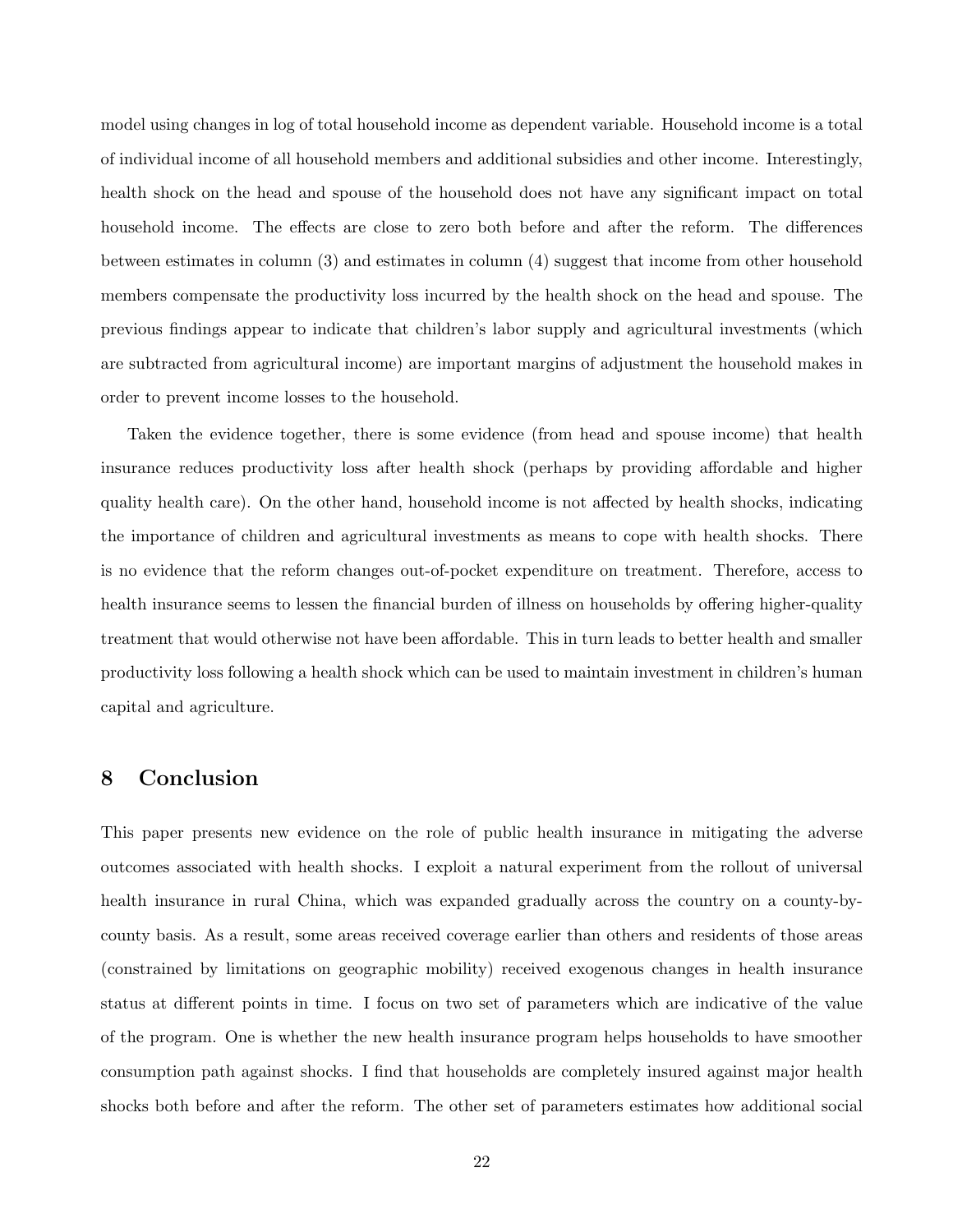insurance interacts with existing private insurance arrangements. I find that the health insurance program crowds out certain household choices that were being used to smooth consumption in the absence of health insurance (such as reduction in investment in children's education and increasing use of child labor). The second set of estimates implies that the health insurance program may bring large welfare gains to households, even though households were fully insured against health shocks without the insurance. The empirical estimates can be interpreted as causal as they are free from endogenous self-selection into insurance programs.

Results from this paper suggest that analyzing consumption fluctuations alone may provide an incomplete picture of the true value of additional social insurance. To understand the net welfare gain of public insurance programs, an important policy question is at what cost public insurance replaces private arrangements of smoothing against shocks. The existing literature has argued that additional public insurance programs may have little net effects on the welfare of the intended beneficiaries if they are already completely insured against shocks, because the provision of these programs may crowd out private arrangement of self-insurance. The evidence from the health reform in rural China suggests that, at least for low-income households who are liquidity constrained and for idiosyncratic shocks that are large relative to household resources, additional public insurance programs could lead to net gains by reducing the use of costly self-insurance mechanisms.

# A Appendix: An Analytical Framework

I follow Chetty and Looney (2006) to sketch a simple model highlighting the welfare gains from publicly provided insurance. Suppose there are two states in the world, one with good health and one with bad health. Suppose that, in the good state, the utility cost of obtaining consumption level c is  $\theta_{g}c$ . In the bad state, the utility cost of reaching consumption level c requires a larger cost  $\theta_b$ c. I normalize  $\theta_g = 1$ , so  $\theta_b$  measures the additional utility cost of reaching consumption level c in the bad state, relative to the cost in the good state. If  $\theta_b$  is high, households that are hit by shocks will need to sacrifice more in order to reach the same consumption level as before. To facilitate the discussion later, suppose the household can choose from a menu of insurance channels denoted by  $\{\theta_b^1, \theta_b^2, \ldots\}$ .  $\theta_b^k$  summarizes the cost of consumption smoothing from different channels. A utility-maximizing household would choose the  $\theta_b = \min{\{\theta_b^1, \theta_b^2, \ldots\}}$ . Assuming a CRRA utility function, the optimal changes in consumption in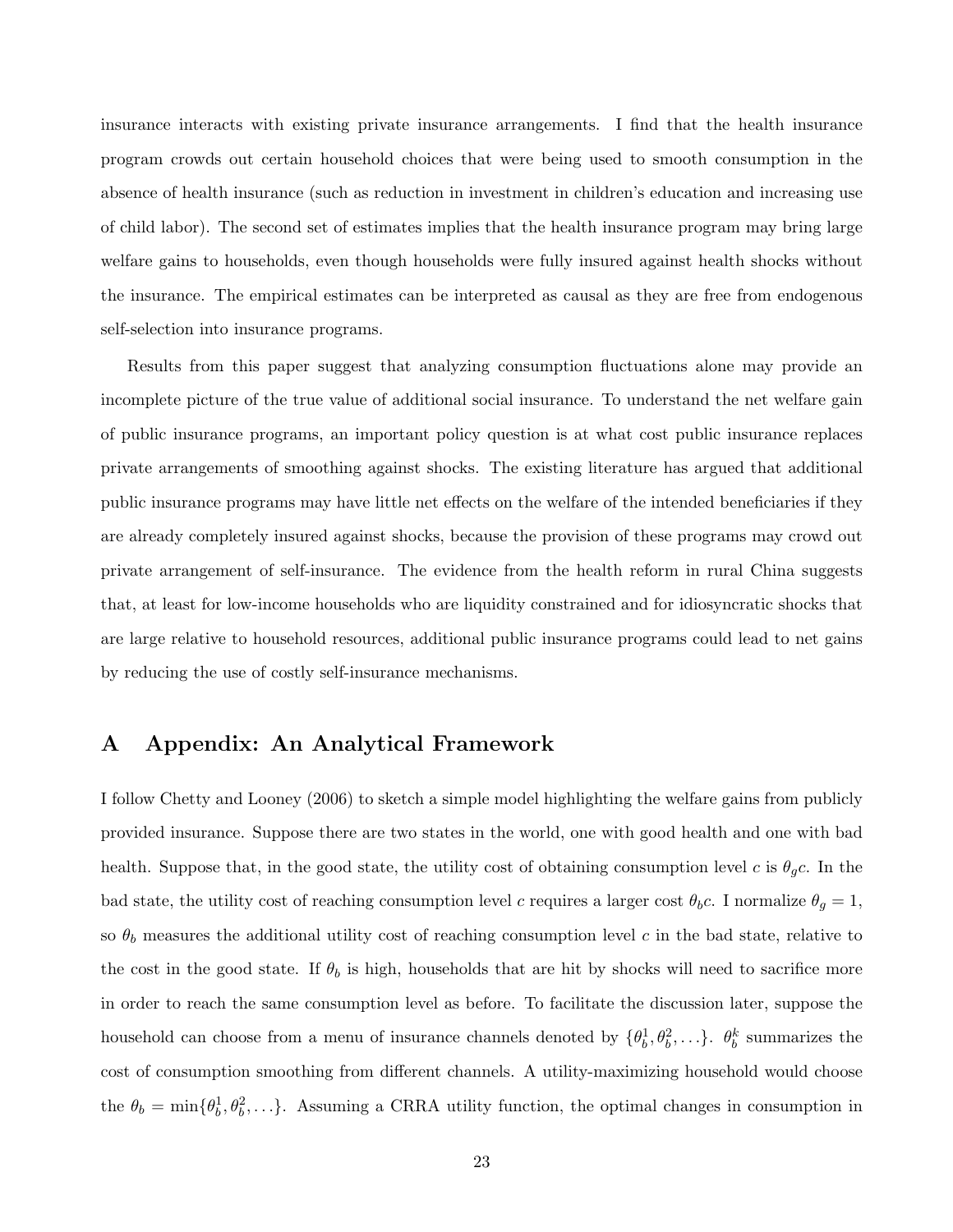response to a bad health shock can be written as

$$
\frac{\triangle c_i}{c_i} = 1 - \left(\frac{1}{\theta_b}\right)^{1/\gamma} \tag{5}
$$

where  $\gamma$  is the coefficient of risk aversion. From equation (5), it is obvious that changes in consumption depend on two parameters: the cost of consumption smoothing and the coefficient of risk aversion. Consumption may not fluctuate much in response to health shocks because of either a low cost of smoothing (such as easy access to the credit markets) or a high cost of smoothing but with households that are very risk averse ( $\gamma$  is large). To evaluate the welfare consequences of insurance policies, one must determine why and how households smooth consumption – because of high risk aversion (large  $\gamma$ ) or through good insurance arrangements (low  $\theta_b$ ). Looking at consumption changes alone would not be sufficient to distinguish between these two explanations.

The health insurance reform considered in this paper can help to distinguish between the two explanations of consumption smoothness. The availability of health insurance to cover lumpy expenditures of health care can be thought of as an additional channel to insure against health shocks. Suppose the cost of smoothing consumption using health insurance is  $\theta_b^h$ . If  $\theta_b^h$  is higher than  $\theta_b$ , the existing channel of insurance, consumption fluctuations in response to health shocks would not change after the availability of health insurance. If public health insurance is a cheaper way to insure against health shocks  $(\theta_b^h)$ smaller than  $\theta_b$ , then we should observe a smoother consumption stream in response to health shocks after the reform than before the reform. The change in smoothness still depends on the risk aversion parameter. If households are very risk averse, a health insurance program may still have a small impact on consumption smoothness. A better measure of the welfare gain of the program is to look directly at the substitution patterns between health insurance and other pre-existing insurance channels. If households resort to costly consumption-smoothing mechanisms before the reform, one would observe strong crowding out of expensive insurance channels when public health insurance becomes available.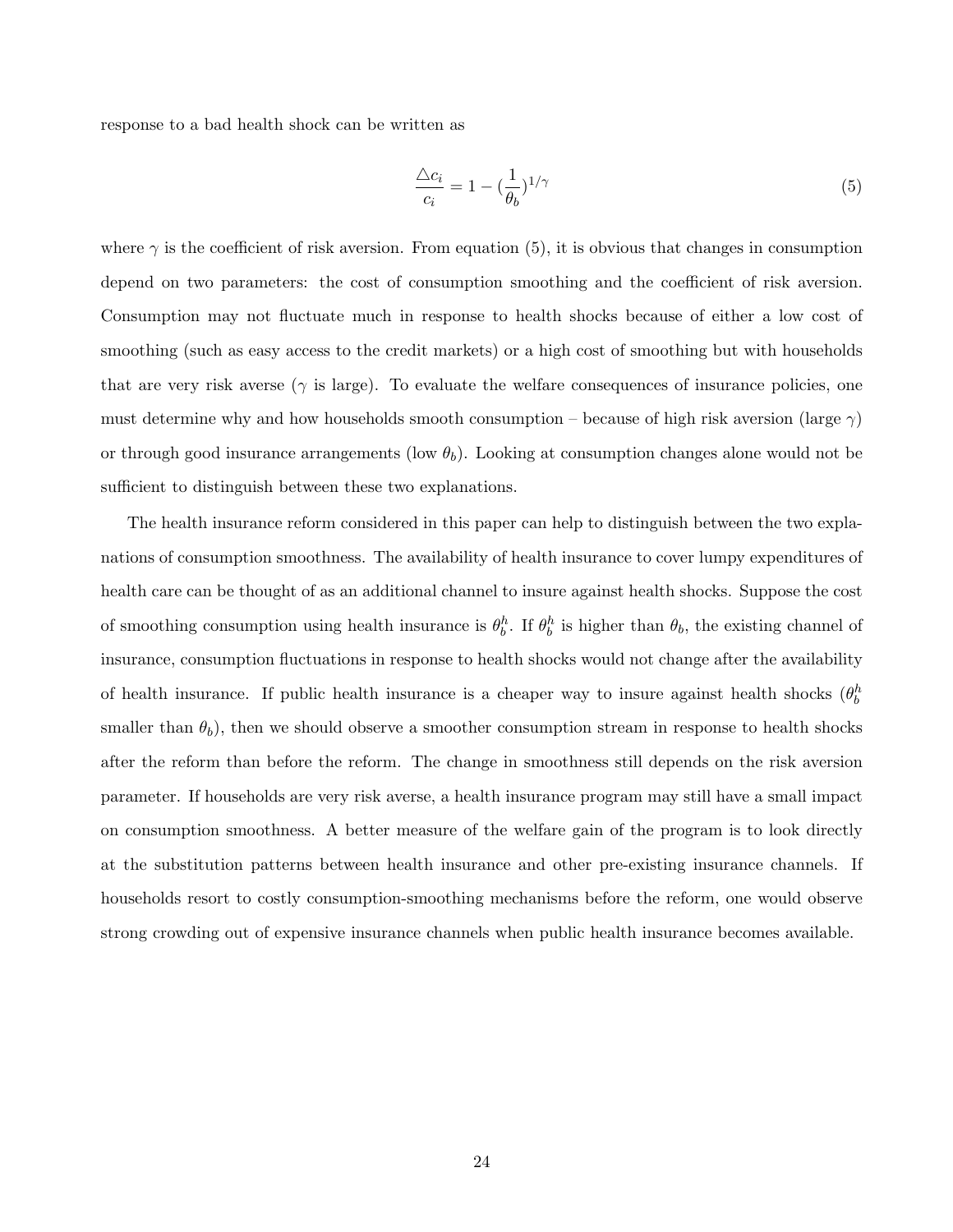# References

- Angelucci, M., and O. Attanasio (2013): "The Demand for Food of Poor Urban Mexican Households: Understanding Policy Impacts Using Structural Models," American Economic Journal: Economic Policy, 5(1), 146–205.
- Angelucci, M., and G. De Giorgi (2009): "Indirect Effects of an Aid Program: How Do Cash Transfers Affect Ineligibles' Consumption?," The American Economic Review, pp. 486–508.
- Angelucci, M., G. De Giorgi, and I. Rasul (2012): "Resource Pooling Within Family Networks: Insurance and Investment," UCL Working paper.
- ATTANASIO, O., AND J.-V. RIOS-RULL (2000): "Consumption smoothing in island economies: Can public insurance reduce welfare?," European Economic Review, 44(7), 1225–1258.
- Baicker, K., A. Finkelstein, J. Song, and S. Taubman (2013): "The Impact of Medicaid on Labor Force Activity and Program Participation: Evidence from the Oregon Health Insurance Experiment," Working Paper 19547, National Bureau of Economic Research.
- BROWN, P. H., AND A. PARK (2002): "Education and poverty in rural China," Economics of Education Review, 21(6), 523–541.
- CHETTY, R. (2006): "A general formula for the optimal level of social insurance," Journal of Public Economics, 90(10), 1879–1901.
- CHETTY,  $R_{\cdot}$ , AND A. LOONEY (2006): "Consumption smoothing and the welfare consequences of social insurance in developing economies," Journal of Public Economics, 90(12), 2351–2356.
- (2007): "Income risk and the benefits of social insurance: Evidence from Indonesia and the United States," in Fiscal Policy and Management in East Asia, NBER-EASE, Volume 16, pp. 99–121. University of Chicago Press.
- CHOU, S.-Y., J.-T. LIU, AND J. K. HAMMITT (2003): "National health insurance and precautionary saving: evidence from Taiwan," Journal of Public Economics, 87(9), 1873–1894.
- COCHRANE, J. H. (1991): "A Simple Test of Consumption Insurance," The Journal of Political Econ $omy, 99(5), 957-976.$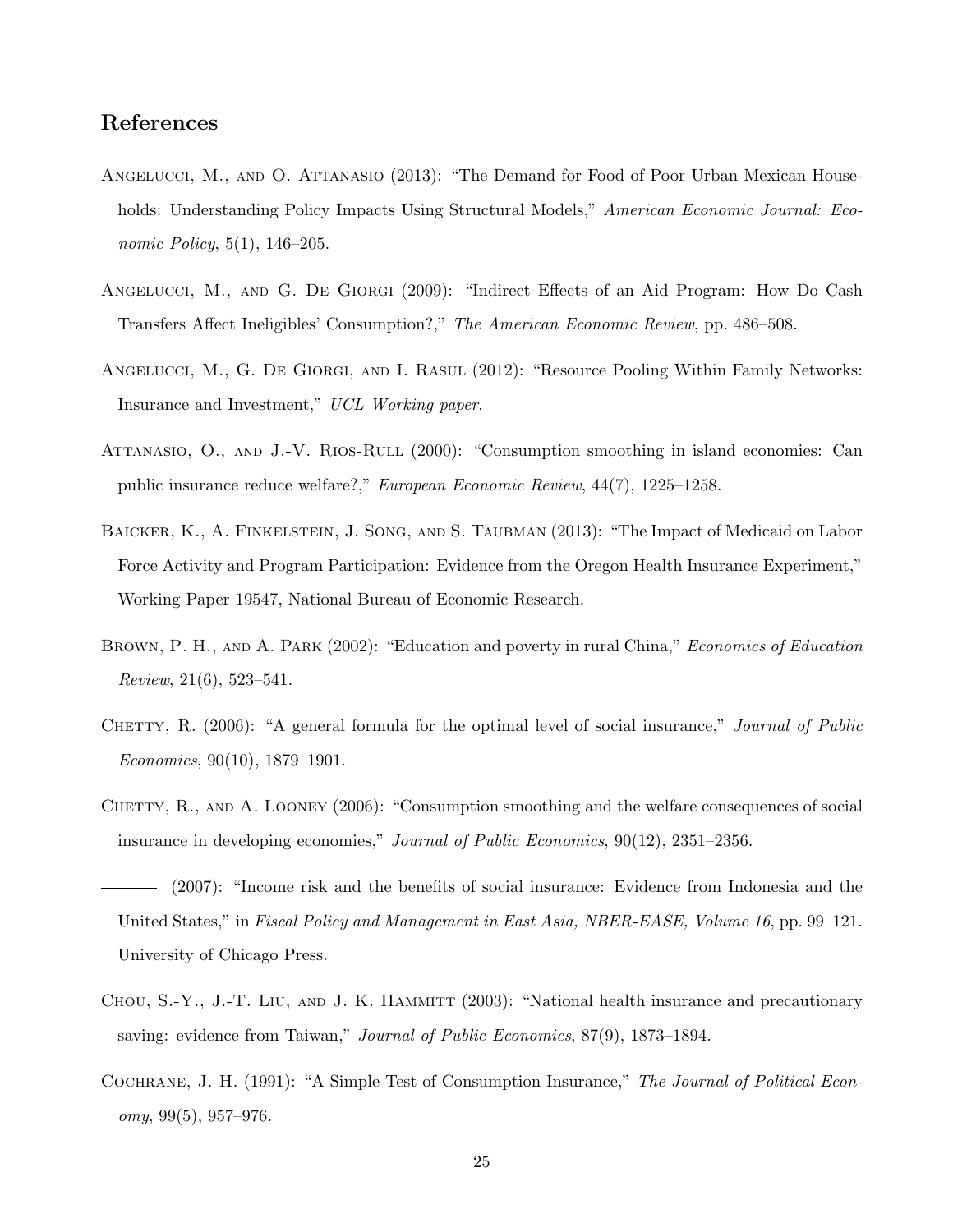- Connelly, R., and Z. Zheng (2003): "Determinants of school enrollment and completion of 10 to 18 year olds in China," Economics of education review, 22(4), 379–388.
- Cox, D., Z. Eser, and E. Jimenez (1998): "Motives for private transfers over the life cycle: An analytical framework and evidence for Peru," Journal of Development Economics, 55(1), 57–80.
- CURRIE, J., AND B. C. MADRIAN (1999): "Health, health insurance and the labor market," *Handbook* of labor economics, 3, 3309–3416.
- CUTLER, D. M., AND J. GRUBER (1996): "Does public insurance crowd out private insurance?," The Quarterly Journal of Economics, 111(2), 391–430.
- Department of Health, C. (2006): "On Expanding the New Cooperative Medical Scheme (in Chinese)," Bulletin of the Department of Health of China, 2006(13).
- (2008): "On Strengthening the New Cooperative Medical Scheme in 2008 (in Chinese)," Bulletin of the Department of Health of China, 2008(17).
- Finkelstein, A., S. Taubman, B. Wright, M. Bernstein, J. Gruber, J. P. Newhouse, H. Allen, K. Baicker, et al. (2012): "The Oregon Health Insurance Experiment: Evidence from the First Year\*," The Quarterly Journal of Economics, 127(3), 1057–1106.
- GERTLER, P., AND J. GRUBER (2002): "Insuring Consumption Against Illness," American economic review, 92(1), 51–70.
- GERTLER, P., D. I. LEVINE, AND E. MORETTI (2009): "Do microfinance programs help families insure consumption against illness?," Health economics, 18(3), 257–273.
- GRUBER, J., AND A. YELOWITZ (1999): "Public health insurance and private savings," *Journal of* Political Economy, 107(6), 1249.
- Hannum, E. (2005): "Market transition, educational disparities, and family strategies in rural China: New evidence on gender stratification and development," Demography, 42(2), 275–299.
- Islam, A., and P. Maitra (2012): "Health shocks and consumption smoothing in rural households: Does microcredit have a role to play?," Journal of development economics, 97(2), 232–243.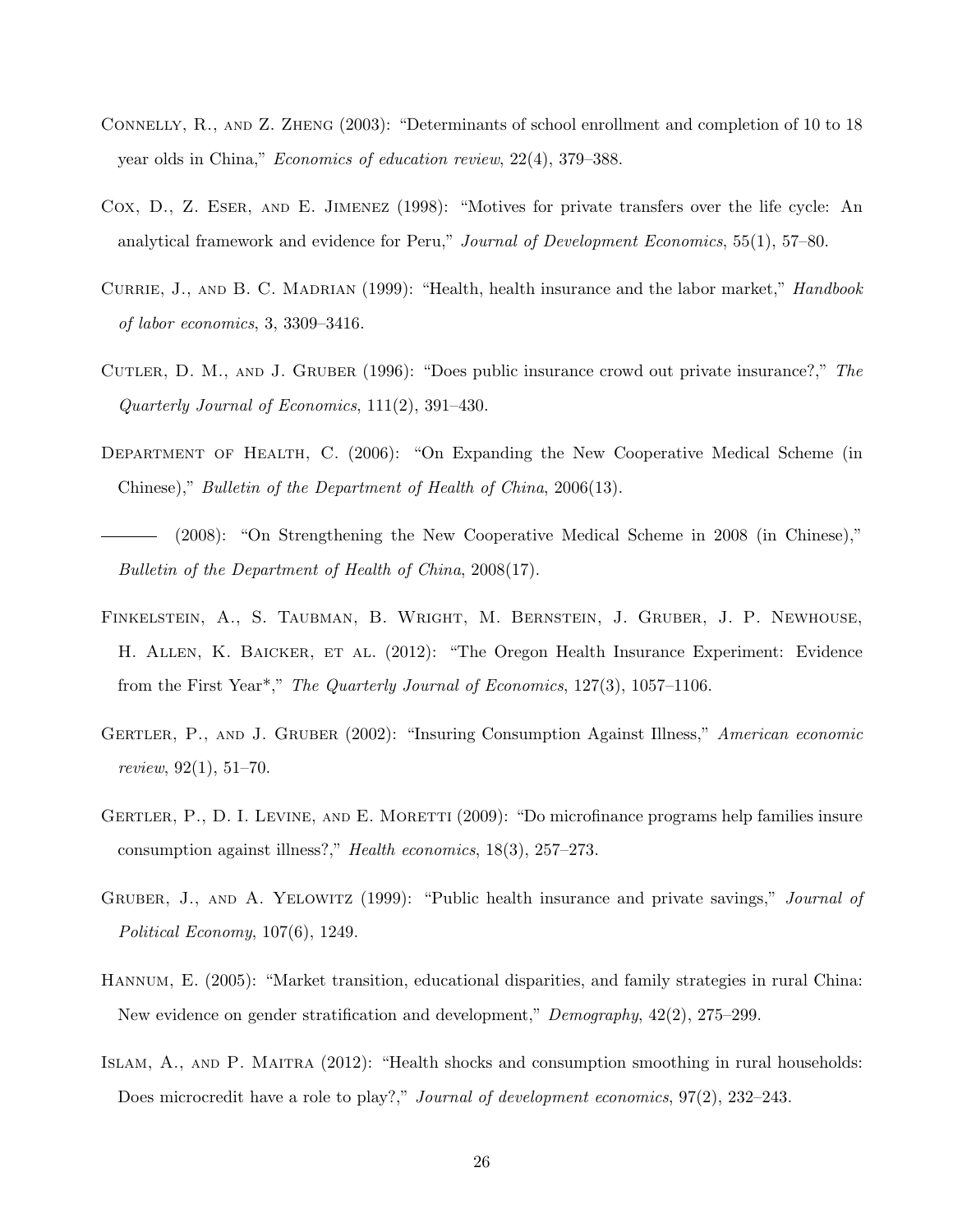- Jalan, J., and M. Ravallion (1999): "Are the poor less well insured? Evidence on vulnerability to income risk in rural China," Journal of development economics, 58(1), 61–81.
- Jensen, R. T. (2004): "Do private transfers displace the benefits of public transfers? Evidence from South Africa," Journal of Public Economics, 88(1), 89–112.
- KOCHAR, A. (1995): "Explaining household vulnerability to idiosyncratic income shocks," The American Economic Review, 85(2), 159–164.
- Lei, X., and W. Lin (2009): "The new cooperative medical scheme in rural China: Does more coverage mean more service and better health?," Health Economics, 18(S2), S25–S46.
- MENG, X. (2012): "Labor Market Outcomes and Reforms in China," The Journal of Economic Perspectives, 26(4), 75–101.
- MORDUCH, J. (1995): "Income Smoothing and Consumption Smoothing," The Journal of Economic Perspectives, 9(3), 103–114.
- Rosenzweig, M. R., and K. Wolpin (1993): "Credit Market Constraints, Consumption Smoothing, and the Accumulation of Durable Production Assets in Low-Income Countries: Investment in Bullocks in India," Journal of Political Economy, 101(2), 223–44.
- SONG, L., S. APPLETON, AND J. KNIGHT (2006): "Why do girls in rural China have lower school enrollment?," World Development, 34(9), 1639–1653.
- State Council, C. (2003): "Guidlines Establishing the New Cooperative Medical Scheme (in Chinese)," Bulletin of the State Council of China.
- Strauss, J., P. Gertler, O. Rahman, and K. Fox (1993): "Gender and Life-Cycle Differentials in the Patterns and Determinants of Adult Health," Journal of Human Resources, 28(4), 791–837.
- TOWNSEND, R. M. (1994): "Risk and Insurance in Village India," *Econometrica*, 62(3), 539–591.
- WAGSTAFF, A., M. LINDELOW, G. JUN, X. LING, AND Q. JUNCHENG (2009): "Extending health insurance to the rural population: An impact evaluation of China's new cooperative medical scheme," Journal of health economics, 28(1), 1–19.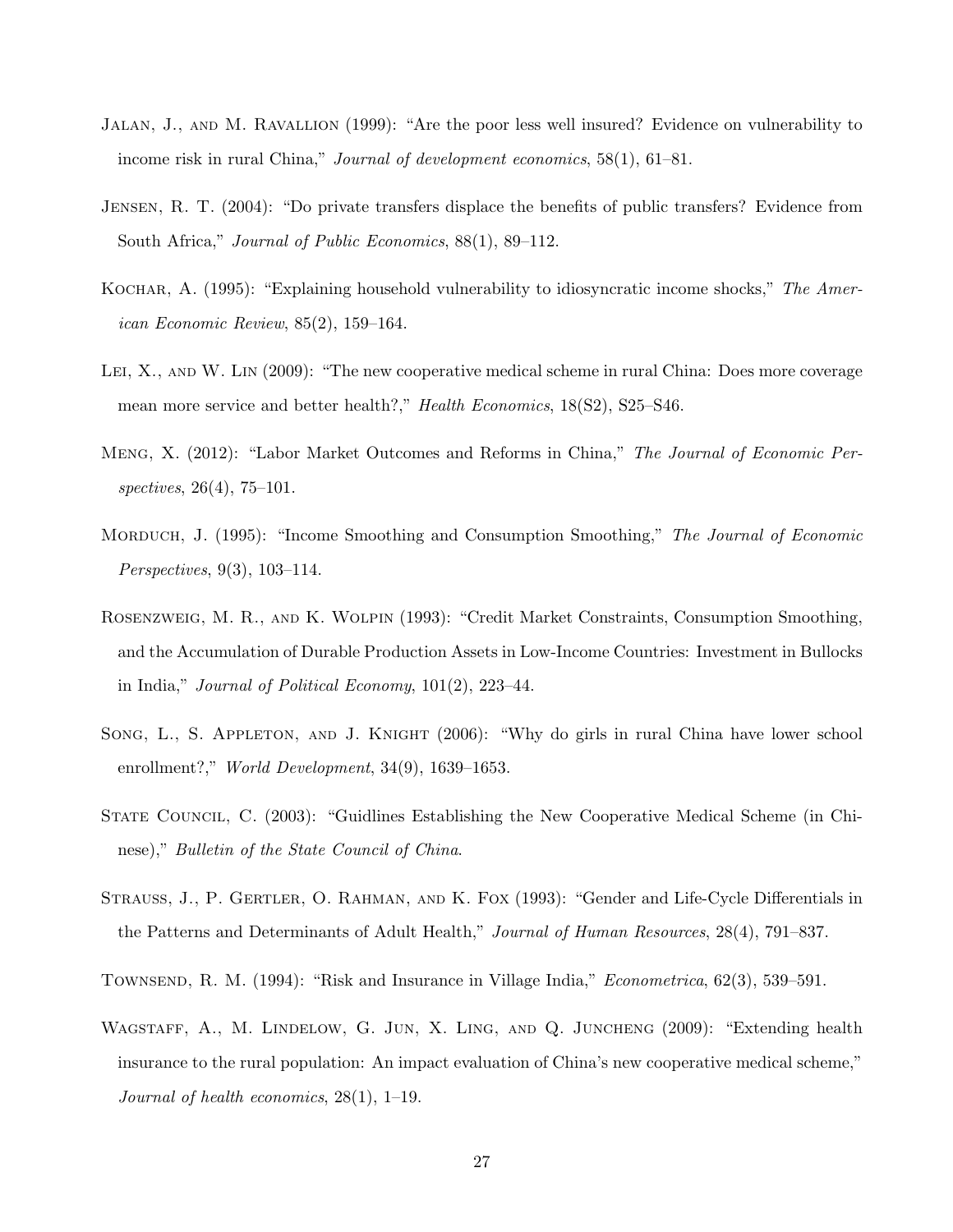- WAGSTAFF, A., AND M. PRADHAN (2005): "Health Insurance Impacts on Health and Nonmedical Consumption in a Developing Country," World Bank Policy Research Working Paper, (3563).
- YIP, W., AND W. C. HSIAO (2008): "The Chinese health system at a crossroads," Health Affairs, 27(2), 460–468.
- YU, X., AND D. ABLER (2009): "The demand for food quality in rural China," American Journal of Agricultural Economics, 91(1), 57–69.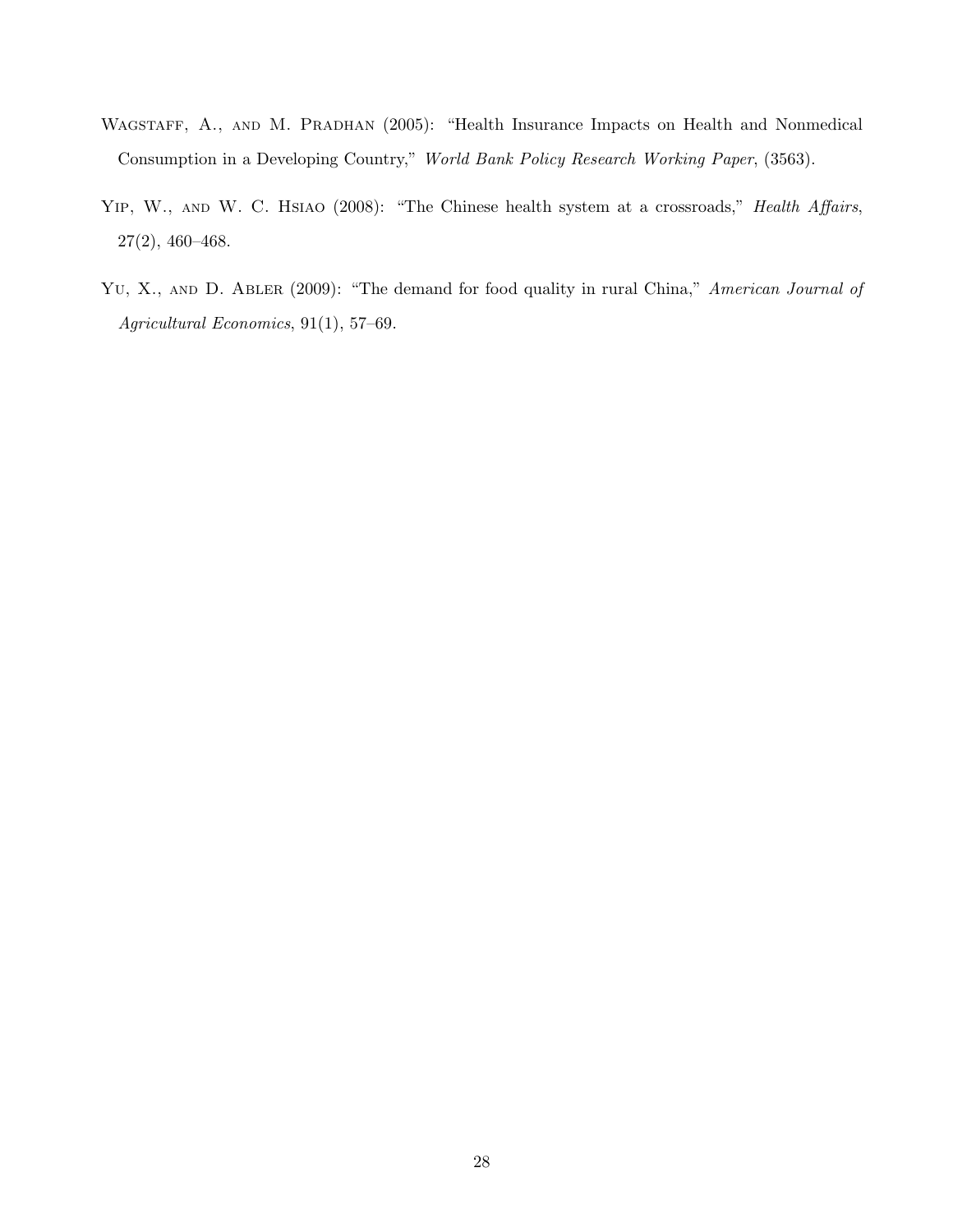



Notes: For each county, I recenter the data such that time zero is equal to the first wave observed since the reform. The graph plots average rate of health insurance coverage (y-axis) on time (in survey waves) relative to the year of health reform (x-axis). The y-axis is the percentage of household covered by any health insurance plan.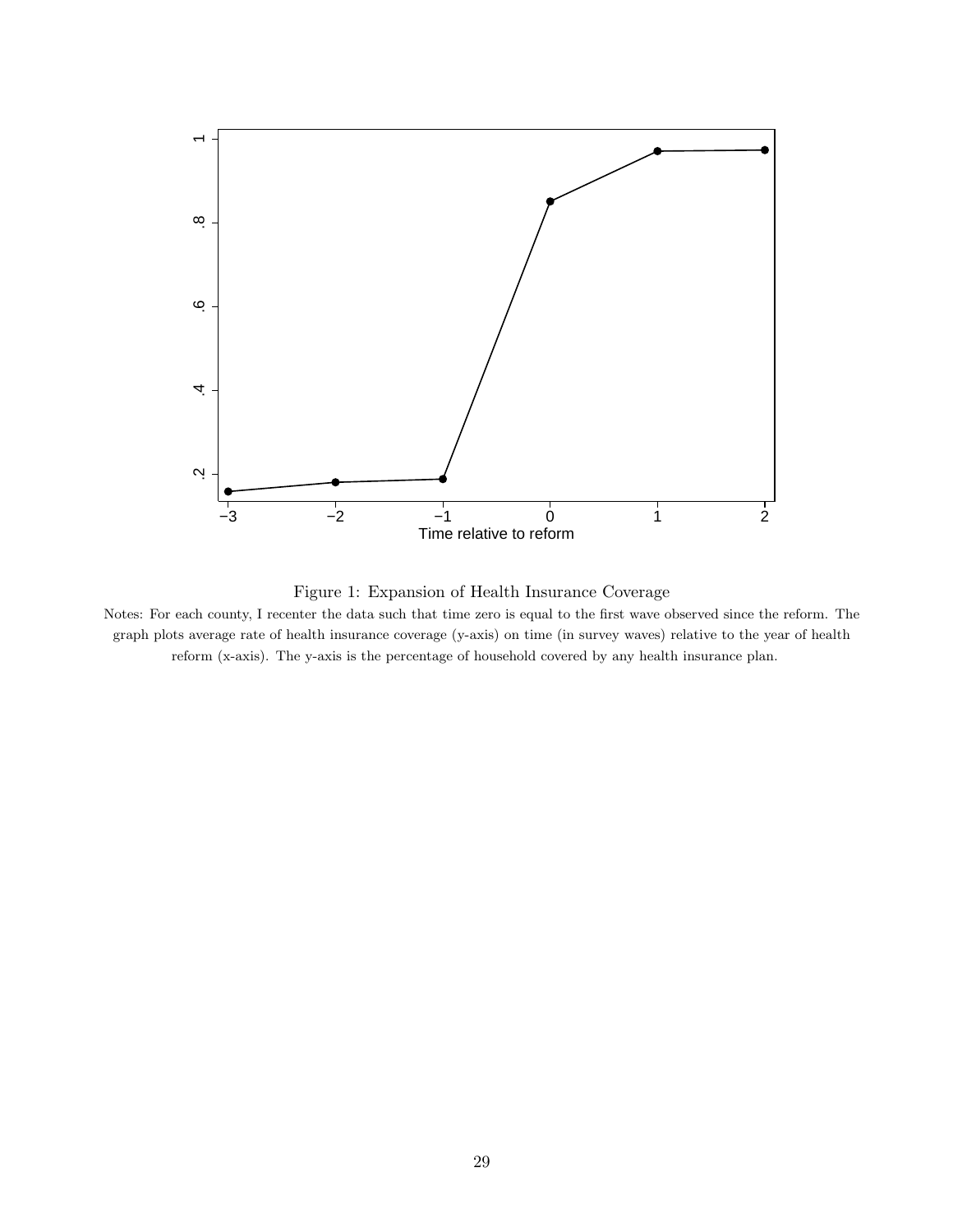|                                                       | Mean     | SD       | Observations |
|-------------------------------------------------------|----------|----------|--------------|
| Age of Head                                           | 47.46    | 9.92     | 11320        |
| Married                                               | 0.93     | 0.25     | 11270        |
| Head with at least 9 years of education               | 0.54     | 0.50     | 11320        |
| Household Size                                        | 3.84     | 1.44     | 11206        |
| Household Income                                      | 24379.66 | 30606.94 | 11114        |
| Income from farming and gardening <sup>a</sup>        | 9825.38  | 11226.47 | 8752         |
| Income from livestock <sup>b</sup>                    | 1468.11  | 7137.53  | 5355         |
| Investment in farming and gardening <sup>a</sup>      | 1726.10  | 2195.87  | 8132         |
| Investment in Livestock <sup>b</sup>                  | 1242.55  | 2278.85  | 4827         |
| Bought productive equipment                           | 0.18     | 0.39     | 9781         |
| Purchased home appliance durables                     | 0.12     | 0.33     | 11319        |
| Share of children (aged 10-18) in school <sup>c</sup> | 0.75     | 0.40     | 4472         |
| Share of child-labor (aged $10-18$ ) <sup>c</sup>     | 0.18     | 0.36     | 4472         |
| Calories (in kilocalorie)                             | 2418.67  | 666.34   | 9709         |
| Protein (in grams)                                    | 69.73    | 22.79    | 9709         |
| Fat (in grams)                                        | 70.49    | 38.26    | 9709         |
| Carbohydrate (in grams)                               | 371.17   | 121.82   | 9709         |
| Days of sickness limiting daily activities            | 0.65     | 3.41     | 11320        |
| Major illness (duration more than 3 days)             | 0.04     | $0.2\,$  | 11320        |

Table 1: Summary Statistics

Notes:

a. For households with farming activities on a collective, state or a household farm.

b. For households with activities in raising livestock or poultry either on a collective or at home.

c. For households with children aged between 10 and 18.

|      |       | Counties     |                   |
|------|-------|--------------|-------------------|
| Year | Total |              | Treated % treated |
| 1997 | 32    | $\mathbf{0}$ | $0.0\%$           |
| 2000 | 36    | 0            | $0.0\%$           |
| 2004 | 36    | 3            | 8.3%              |
| 2006 | 36    | 22           | 61.1%             |
| 2009 | 36    | 36           | 100.0%            |
| 2011 | 36    | 36           | 100.0%            |

Table 2: Implementation of the Health Reform By County

Note: Four counties from Liaoning province were not surveyed in the 1997 wave.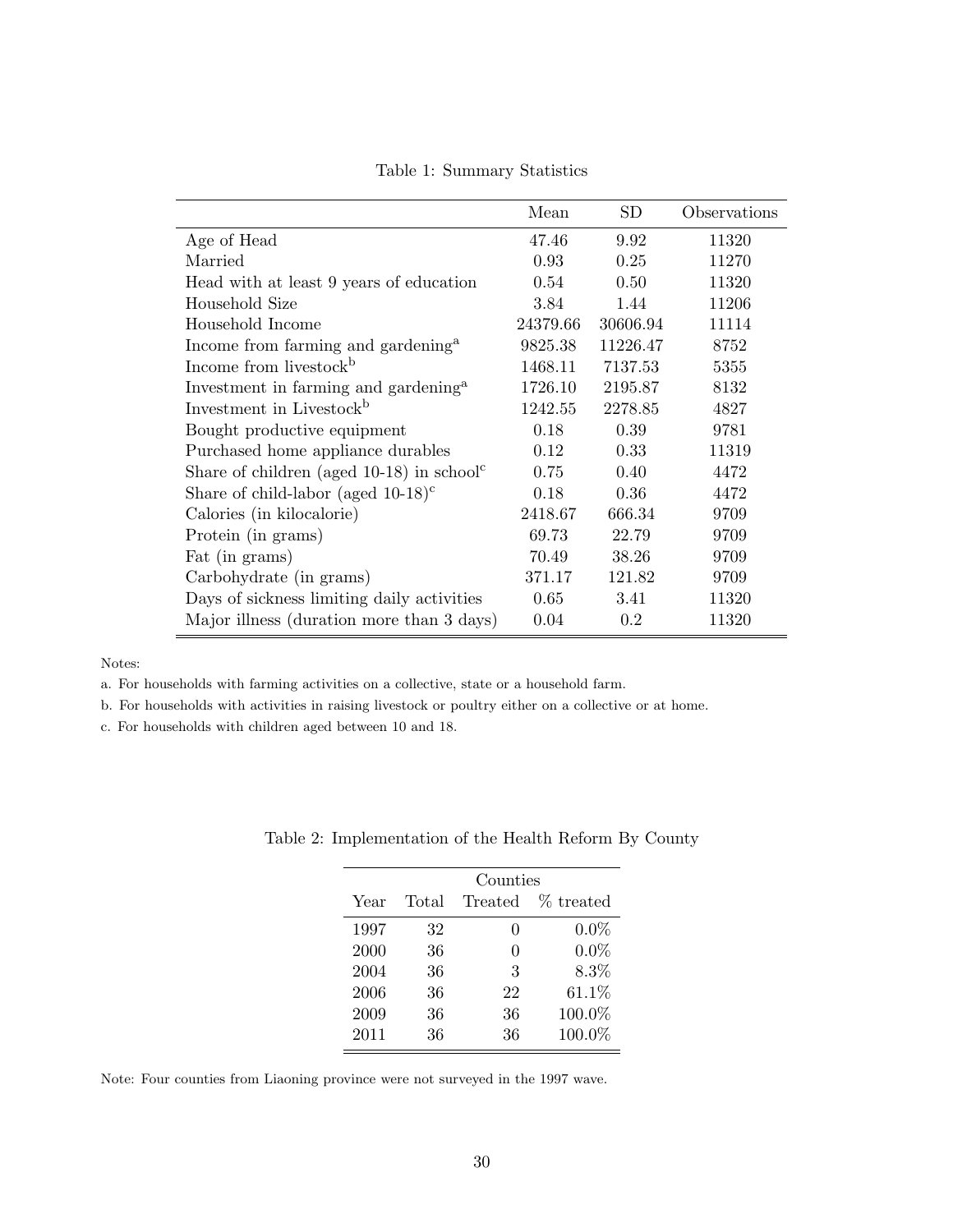|      |       |                |         | Households |                                                                          |         |           |
|------|-------|----------------|---------|------------|--------------------------------------------------------------------------|---------|-----------|
| Year | Total | Access to NCMS |         |            | $\%$ access Insured by CMS <sup>a</sup> $\%$ insured by CMS <sup>a</sup> | Insured | % insured |
| 1997 | 1,637 | 0              | $0.0\%$ | 208        | 12.7\%                                                                   | 327     | 20.0%     |
| 2000 | 1,712 | $\Omega$       | $0.0\%$ | 129        | $7.5\%$                                                                  | 258     | 15.1%     |
| 2004 | 1,716 | 149            | 8.7%    | 252        | 14.7\%                                                                   | 394     | 23.0%     |
| 2006 | 1,673 | 949            | 56.7%   | 729        | 43.6\%                                                                   | 860     | 51.4%     |
| 2009 | 1,655 | 1655           | 100.0%  | 1380       | 83.4\%                                                                   | 1566    | 94.6%     |
| 2011 | 1,532 | 1532           | 100.0%  | 1294       | 84.5%                                                                    | 1482    | 96.7%     |

Table 3: Implementation of the Health Reform By Households

Notes: a. CMS includes both the CMS existed prior to the reform and the NCMS program introduced by the reform.

Table 4: Characteristics of Counties by Reform Years, Prior to the Reform

|                                         |          |         | Years of Reform |         |          |         |
|-----------------------------------------|----------|---------|-----------------|---------|----------|---------|
|                                         | 2004     |         | 2006            |         | 2009     |         |
|                                         | Mean     | SD.     | Mean            | -SD     | Mean     | SD.     |
| Households with severe sickness $(\%)$  | 0.04     | 0.03    | 0.04            | 0.04    | 0.05     | 0.04    |
| Total household income                  | 17509.05 | 3468.27 | 16367.12        | 5074.97 | 17340.44 | 6381.77 |
| Household with health insurance         | 0.27     | 0.24    | 0.18            | 0.24    | 0.16     | 0.24    |
| Head with at least 9 years of schooling | 0.54     | 0.14    | 0.50            | 0.11    | 0.45     | 0.13    |
| Age of household head                   | 45.06    | 0.97    | 44.80           | 2.99    | 46.21    | 2.50    |
| Number of counties                      | 3        |         | 19              |         | 14       |         |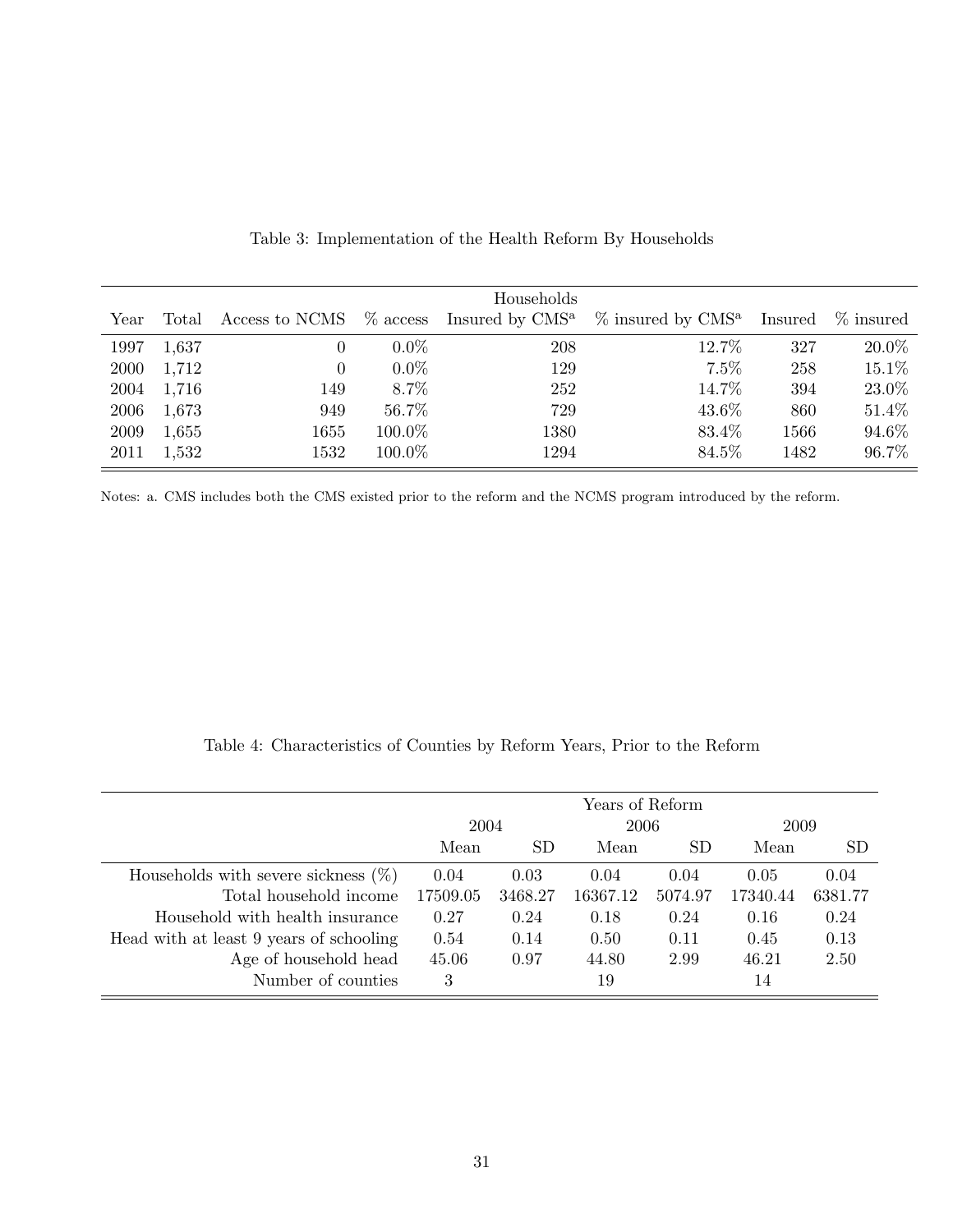|                                                  | Consumption Smoothing |           |           |              |  |
|--------------------------------------------------|-----------------------|-----------|-----------|--------------|--|
|                                                  | Calories              | Protein   | Fat       | Carbohydrate |  |
|                                                  | (1)                   | (2)       | (3)       | (4)          |  |
| $\Delta$ health                                  | 0.000                 | 0.002     | $-0.002$  | 0.001        |  |
|                                                  | (0.001)               | (0.002)   | (0.003)   | (0.002)      |  |
| $Reform \times \Delta$ health                    | 0.001                 | 0.003     | 0.001     | $-0.001$     |  |
|                                                  | (0.004)               | (0.005)   | (0.008)   | (0.004)      |  |
| Reform                                           | 0.034                 | 0.054     | 0.057     | 0.027        |  |
|                                                  | (0.046)               | (0.052)   | (0.108)   | (0.050)      |  |
| $\Delta$ log hh. Size                            | $-0.059***$           | $-0.037*$ | $-0.084$  | $-0.039*$    |  |
|                                                  | (0.021)               | (0.021)   | (0.053)   | (0.021)      |  |
| $\Delta$ share of children                       | 0.061                 | 0.043     | 0.014     | $0.081*$     |  |
|                                                  | (0.039)               | (0.042)   | (0.082)   | (0.042)      |  |
| Head's age                                       | $-0.006$              | $-0.008*$ | 0.002     | $-0.009**$   |  |
|                                                  | (0.004)               | (0.005)   | (0.010)   | (0.004)      |  |
| Head's $age^2/100$                               | 0.005                 | 0.007     | $-0.004$  | $0.009*$     |  |
|                                                  | (0.004)               | (0.005)   | (0.010)   | (0.005)      |  |
| Head married                                     | 0.017                 | $0.031**$ | 0.013     | 0.020        |  |
|                                                  | (0.012)               | (0.014)   | (0.025)   | (0.016)      |  |
| Head primary school                              | 0.010                 | 0.008     | $-0.040*$ | $0.026**$    |  |
|                                                  | (0.010)               | (0.009)   | (0.020)   | (0.011)      |  |
| Head lower-middle school                         | $0.017*$              | 0.012     | $-0.020$  | $0.030***$   |  |
|                                                  | (0.009)               | (0.009)   | (0.019)   | (0.009)      |  |
| Head upper-middle school or more                 | 0.014                 | 0.015     | $-0.022$  | $0.032**$    |  |
|                                                  | (0.013)               | (0.013)   | (0.025)   | (0.013)      |  |
| Predicted effects of health shock                | 0.001                 | 0.004     | $-0.001$  | 0.000        |  |
| after the reform                                 | (0.002)               | (0.003)   | (0.005)   | (0.003)      |  |
| $\triangle$ health× year fixed effects           | Yes                   | Yes       | Yes       | Yes          |  |
| $\triangle$ health $\times$ county fixed effects | Yes                   | Yes       | Yes       | Yes          |  |
| Year fixed effects                               | Yes                   | Yes       | Yes       | Yes          |  |
| County fixed effects                             | Yes                   | Yes       | Yes       | Yes          |  |
| $\mathbf N$                                      | 6775                  | 6775      | 6775      | 6775         |  |

Table 5: Effects of Health Insurance on Consumption Smoothing

<sup>\*\*\*</sup> p<0.01, \*\* p<0.05, \* p<0.1. Estimates are from the model as in equation (3) in text. The model is estimated by OLS. Standard errors are clustered at county level and are shown in parentheses. ∆health is change in the total number of days of sickness limiting daily activities for the head and spouse of the household. The coefficient on ∆health is reported as the overall mean effect of a health shock in the absence of the health insurance.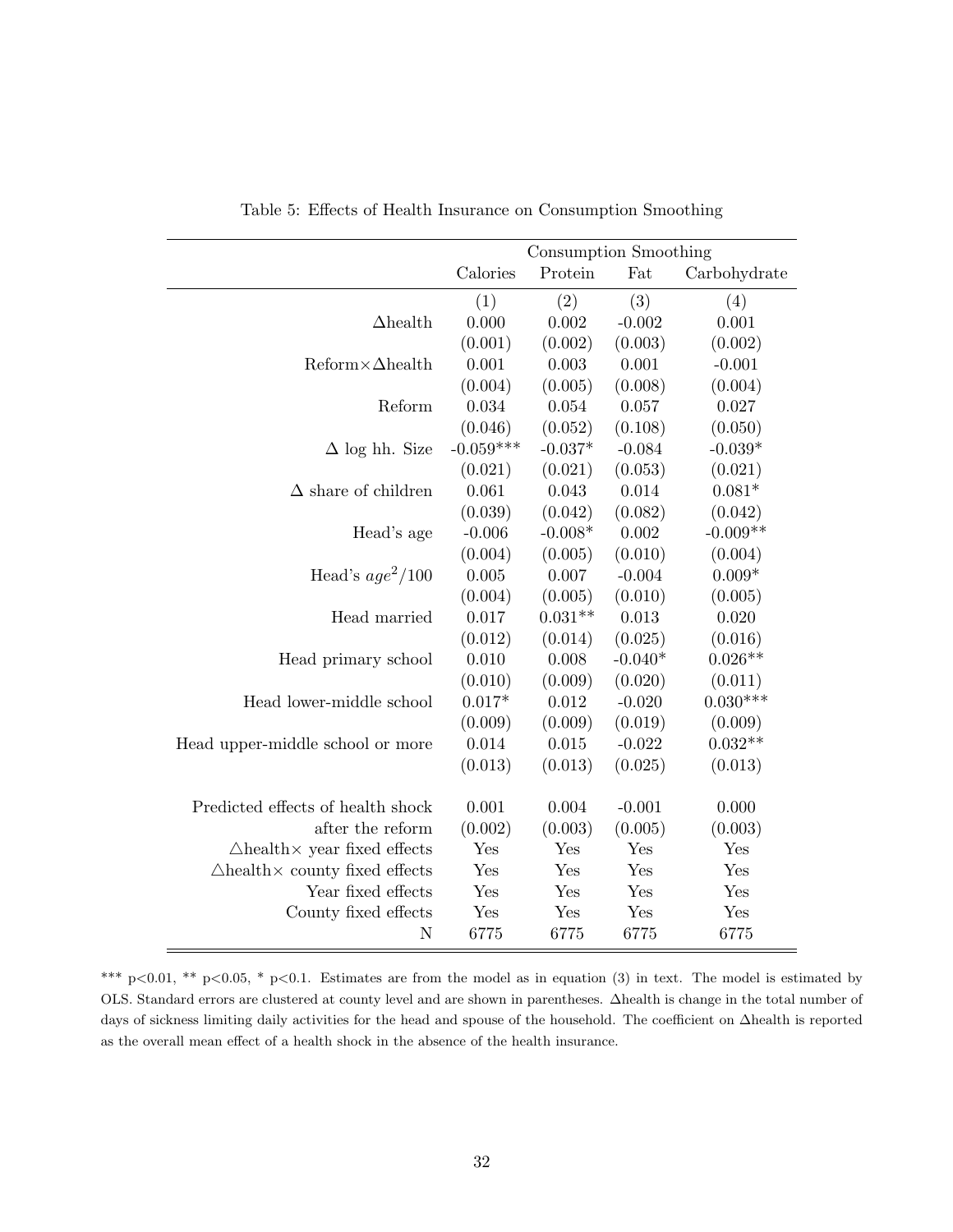|                                                  | % children  | % children  |             | Investment in Agriculture |              | Durable goods purchase |
|--------------------------------------------------|-------------|-------------|-------------|---------------------------|--------------|------------------------|
|                                                  | in school   | working     | Farming     | Livestock                 | Home app.    | Prod. equip.           |
|                                                  | (1)         | (2)         | (3)         | $\left( 4\right)$         | (5)          | (6)                    |
| $\Delta$ health                                  | $-0.022***$ | $0.019***$  | $-24.999**$ | $-29.769*$                | $-0.008$ *** | $-0.001$               |
|                                                  | (0.003)     | (0.003)     | (11.209)    | (15.600)                  | (0.002)      | (0.003)                |
| $Reform \times \Delta$ health                    | $0.024***$  | $-0.024***$ | 37.540      | 54.770                    | $0.011**$    | 0.004                  |
|                                                  | (0.008)     | (0.008)     | (23.108)    | (34.998)                  | (0.005)      | (0.006)                |
| Reform                                           | $-0.020$    | $-0.002$    | $-116.917$  | $-583.793**$              | $-0.023$     | 0.009                  |
|                                                  | (0.032)     | (0.028)     | (163.703)   | (287.134)                 | (0.018)      | (0.036)                |
| Predicted effects of health shock                | 0.002       | $-0.005$    | 12.541      | 25.001                    | 0.004        | 0.003                  |
| after the reform                                 | (0.005)     | (0.005)     | (11.994)    | (19.642)                  | (0.003)      | (0.004)                |
| $\triangle$ health× year fixed effects           | Yes         | Yes         | Yes         | Yes                       | Yes          | Yes                    |
| $\triangle$ health $\times$ county fixed effects | Yes         | Yes         | Yes         | Yes                       | Yes          | Yes                    |
| Year fixed effects                               | Yes         | Yes         | Yes         | Yes                       | Yes          | Yes                    |
| County fixed effects                             | Yes         | Yes         | <b>Yes</b>  | Yes                       | <b>Yes</b>   | Yes                    |
| N                                                | 3234        | 3234        | 6169        | 3525                      | 8220         | 7960                   |

#### Table 6: Effects of Health Insurance on Investment

\*\*\*  $p<0.01$ , \*\*  $p<0.05$ , \*  $p<0.1$ . Estimates are from the model as in equation (3) in text. The model is estimated by OLS. Standard errors are clustered at county level and are shown in parentheses. ∆health is change in the total number of days of sickness limiting daily activities for the head and spouse of the household. The coefficient on ∆health is reported as the overall mean effect of a health shock in the absence of the health insurance.

|                        | % children<br>in school | % children<br>working | Farming           | Investment in Agriculture<br>Livestock | Home app.        | Durable goods purchase<br>Prod. equip. |
|------------------------|-------------------------|-----------------------|-------------------|----------------------------------------|------------------|----------------------------------------|
|                        | (1)                     | $\left( 2\right)$     | $\left( 3\right)$ | $\left( 4\right)$                      | $\left(5\right)$ | (6)                                    |
| Waves since reform     |                         |                       |                   |                                        |                  |                                        |
| $\times \Delta$ health |                         |                       |                   |                                        |                  |                                        |
| $0+$                   | $0.032***$              | $-0.031***$           | $46.159*$         | 67.864                                 | 0.010            | $-0.003$                               |
|                        | (0.010)                 | (0.008)               | (25.711)          | (51.715)                               | (0.007)          | (0.009)                                |
| $-1$                   | 0.010                   | $-0.010$              | 8.512             | 13.918                                 | $-0.001$         | $-0.008$                               |
|                        | (0.007)                 | (0.007)               | (18.150)          | (32.005)                               | (0.005)          | (0.005)                                |
| Ν                      | 3234                    | 3234                  | 6169              | 3525                                   | 8220             | 7960                                   |

Table 7: Robustness Checks: Pre-treatment Trend

\*\*\* p<0.01, \*\* p<0.05, \* p<0.1. Estimates are from the model as in equation (4) in text. The model is estimated by OLS. Standard errors are clustered at county level and are shown in parentheses. ∆health is change in the total number of days of sickness limiting daily activities for the head and spouse of the household.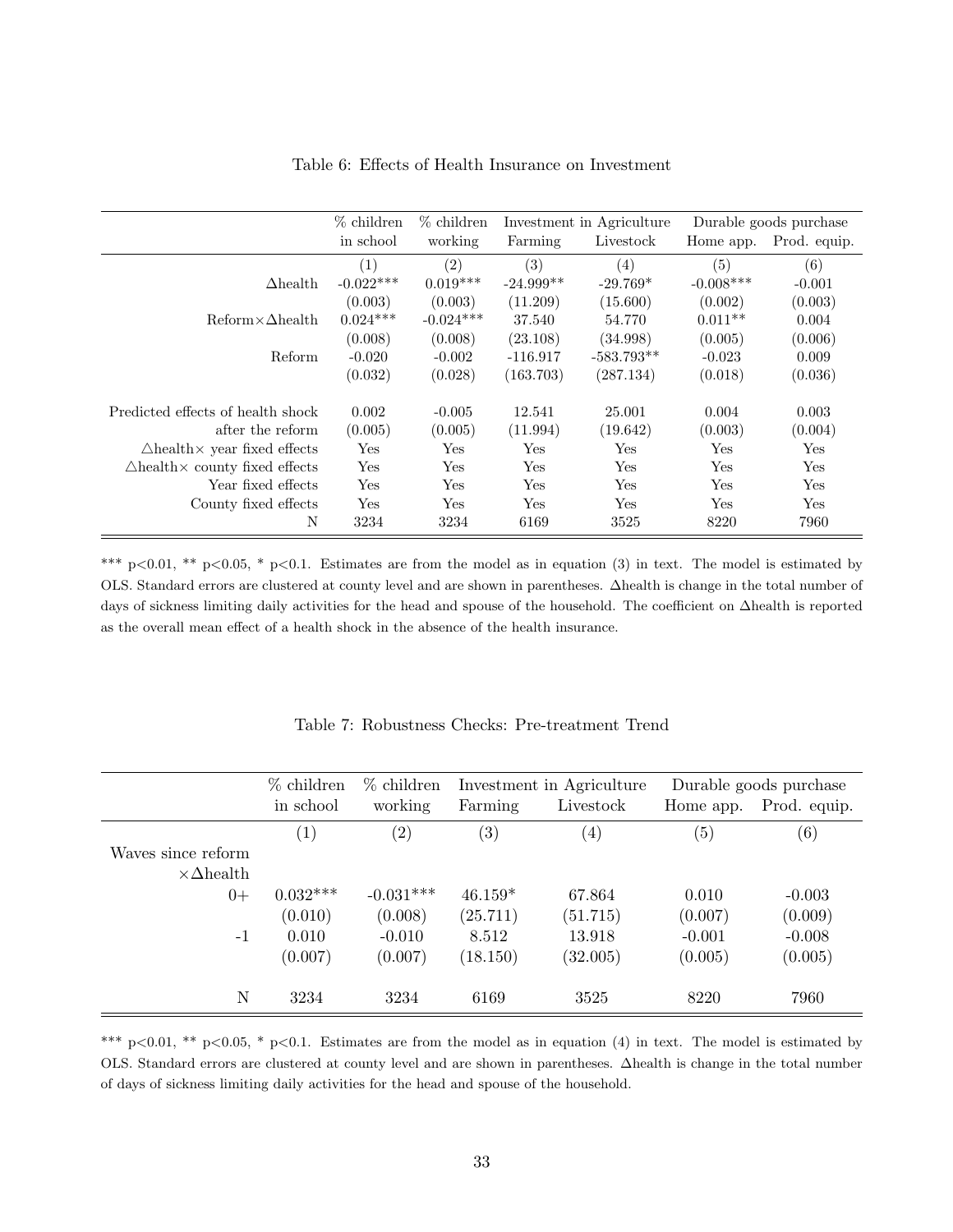|                                                  | Calories   | Protein    | Fat        | Carbohydrate |
|--------------------------------------------------|------------|------------|------------|--------------|
|                                                  | (1)        | (2)        | (3)        | (4)          |
| $\Delta$ health                                  | $0.004**$  | 0.002      | 0.004      | $0.004***$   |
|                                                  | (0.002)    | (0.002)    | (0.004)    | (0.002)      |
| $\operatorname{Reform} \times \Delta$ health     | $-0.001$   | 0.005      | $-0.006$   | $-0.002$     |
|                                                  | (0.004)    | (0.006)    | (0.011)    | (0.004)      |
| Reform                                           | 0.026      | 0.046      | 0.040      | 0.021        |
|                                                  | (0.049)    | (0.056)    | (0.109)    | (0.052)      |
| Predicted effects of health shock                | 0.003      | $0.007*$   | $-0.002$   | 0.003        |
| after the reform                                 | (0.003)    | (0.004)    | (0.007)    | (0.003)      |
| $\triangle$ health× year fixed effects           | Yes        | Yes        | Yes        | Yes          |
| $\triangle$ health $\times$ county fixed effects | <b>Yes</b> | Yes        | Yes        | Yes          |
| Year fixed effects                               | <b>Yes</b> | <b>Yes</b> | <b>Yes</b> | Yes          |
| County fixed effects                             | <b>Yes</b> | Yes        | <b>Yes</b> | Yes          |
| Ν                                                | 6584       | 6584       | 6584       | 6584         |

Table 8: Robustness Checks:: State-dependent Preferences

\*\*\* p<0.01, \*\* p<0.05, \* p<0.1. Estimates are from the model as in equation (3) in text. The model is estimated by OLS. Standard errors are clustered at county level and are shown in parentheses. ∆health is change in the total number of days of sickness limiting daily activities for the head and spouse of the household. The coefficient on ∆health is reported as the overall mean effect of a health shock in the absence of the health insurance.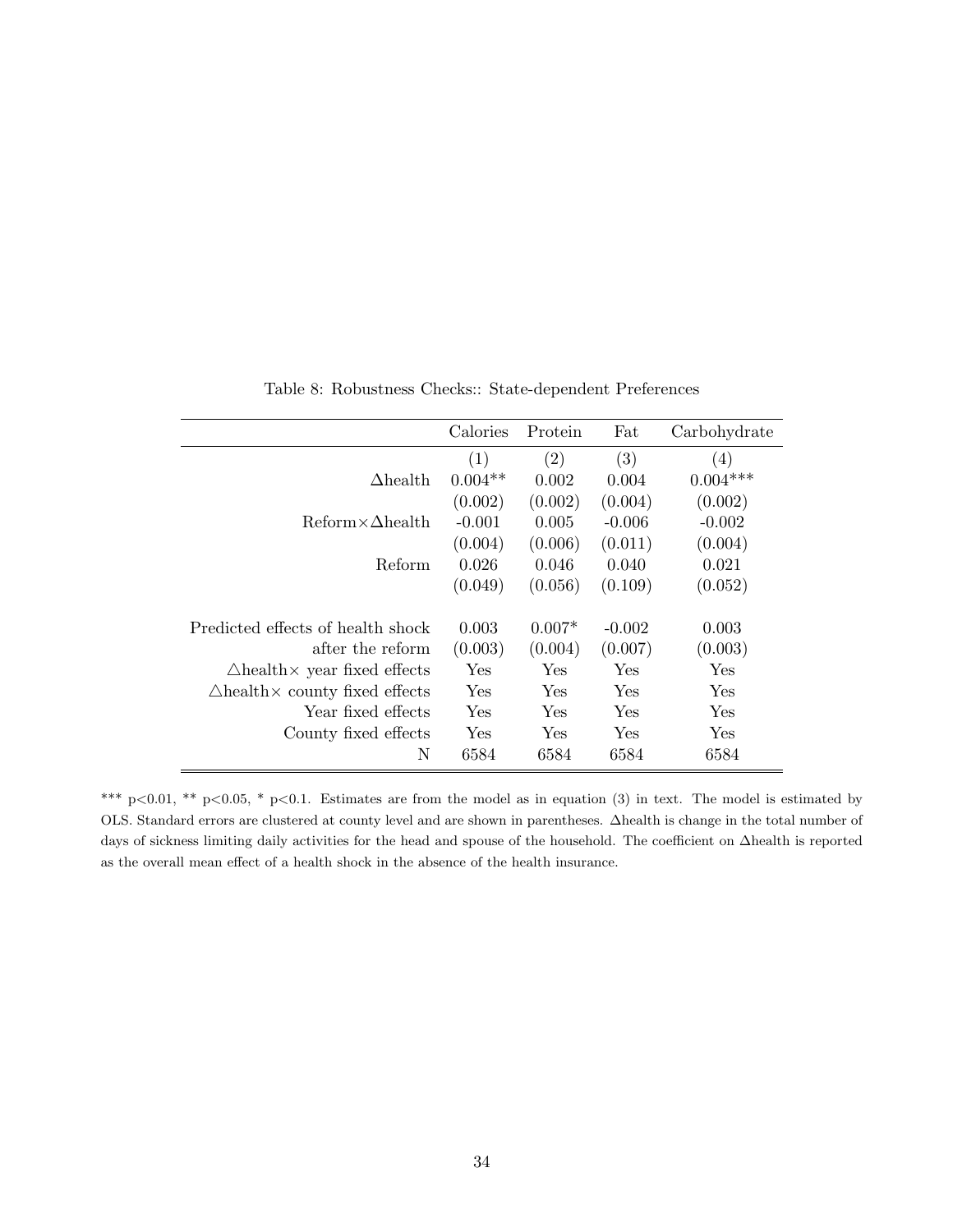|                                                                            |                                                                                    |                                                                                                                        | Consumption Smoothing                                                                                                                                                                                                                                                                                                  |                                                                                | $\%$ children                                                                            | $%$ children                                   |                                                       | Investment in Agriculture                   |                                                                        | Durable goods purchase                                                                   |
|----------------------------------------------------------------------------|------------------------------------------------------------------------------------|------------------------------------------------------------------------------------------------------------------------|------------------------------------------------------------------------------------------------------------------------------------------------------------------------------------------------------------------------------------------------------------------------------------------------------------------------|--------------------------------------------------------------------------------|------------------------------------------------------------------------------------------|------------------------------------------------|-------------------------------------------------------|---------------------------------------------|------------------------------------------------------------------------|------------------------------------------------------------------------------------------|
|                                                                            |                                                                                    | Calories Protein                                                                                                       | Eat                                                                                                                                                                                                                                                                                                                    | Carbohydrate                                                                   | in school                                                                                | working                                        | Farming                                               | ivestock                                    | Home app.                                                              | Prod. equip                                                                              |
|                                                                            | $(1)$                                                                              |                                                                                                                        |                                                                                                                                                                                                                                                                                                                        |                                                                                |                                                                                          | $(6)$<br>0.131***                              | $(7)$<br>-212.151                                     |                                             |                                                                        | (10)                                                                                     |
| <b>Ahealth</b>                                                             |                                                                                    |                                                                                                                        | $(3)$<br>$0.055$                                                                                                                                                                                                                                                                                                       |                                                                                |                                                                                          |                                                |                                                       |                                             |                                                                        |                                                                                          |
|                                                                            |                                                                                    |                                                                                                                        |                                                                                                                                                                                                                                                                                                                        |                                                                                |                                                                                          | $(0.038)$<br>0.267**                           | $(179.830)$<br>$371.338$<br>$(404.658)$<br>$-105.611$ | $(8)$<br>492.708**<br>(207.200)<br>890.308* |                                                                        |                                                                                          |
| $Reform \times \Delta heat$                                                |                                                                                    |                                                                                                                        |                                                                                                                                                                                                                                                                                                                        |                                                                                |                                                                                          |                                                |                                                       |                                             |                                                                        |                                                                                          |
|                                                                            |                                                                                    |                                                                                                                        |                                                                                                                                                                                                                                                                                                                        |                                                                                |                                                                                          |                                                |                                                       | $(526.279)$<br>$599.630**$                  |                                                                        |                                                                                          |
| Reform                                                                     |                                                                                    |                                                                                                                        |                                                                                                                                                                                                                                                                                                                        |                                                                                |                                                                                          |                                                |                                                       |                                             |                                                                        |                                                                                          |
|                                                                            | $-0.008$<br>$(0.020)$<br>$-0.009$<br>$(0.054)$<br>$(0.033$<br>$0.033$<br>$(0.046)$ | $\begin{array}{c} (2) \\ 0.004 \\ 0.023 \\ 0.023 \\ 0.067 \\ 0.067 \\ 0.055 \\ 0.03 \\ (0.052) \\ (0.052) \end{array}$ | $\begin{array}{c} (1008) \\ (1008) \\ (10107) \\ (0.055) \\ (0.055) \\ (0.057) \\ (0.059) \\ (0.050) \\ (0.050) \\ (0.050) \\ (0.050) \\ (0.050) \\ (0.050) \\ (0.050) \\ (0.050) \\ (0.050) \\ (0.050) \\ (0.050) \\ (0.050) \\ (0.050) \\ (0.050) \\ (0.050) \\ (0.050) \\ (0.050) \\ (0.050) \\ (0.050) \\ (0.050)$ | $(4)$<br>$0.003$<br>$(0.023)$<br>$-0.019$<br>$(0.065)$<br>$0.026$<br>$(0.050)$ | $\begin{array}{c} (5)\\0.147***\\(0.043)\\(0.043)\\0.260**\\(0.112)\\-0.017 \end{array}$ | $(0.102)$<br>$-0.005$<br>$(0.029)$             | (164.723)                                             | (287.463)                                   | $(810.0)$<br>$(0.040)$<br>$(0.040)$<br>$(770.0)$<br>$(770.0)$<br>$(6)$ | $\begin{array}{c} 0.027 \\ (0.042) \\ -0.001 \\ (0.091) \\ 0.007 \\ (0.036) \end{array}$ |
| Predicted effects of health shock                                          | 710.0-                                                                             |                                                                                                                        | <b>LFO:0</b>                                                                                                                                                                                                                                                                                                           |                                                                                |                                                                                          | $0.137***$                                     | 159.187                                               | 397.599                                     |                                                                        |                                                                                          |
| $\begin{tabular}{ll} after the reform & (0.035) \\ N & 6775 \end{tabular}$ |                                                                                    | $\begin{array}{c} 0.028 \\ (0.044) \\ 6775 \end{array}$                                                                | $(0.068)$<br>6775                                                                                                                                                                                                                                                                                                      | $\frac{-0.016}{(0.043)}$<br>$\frac{6775}{6775}$                                | $\frac{0.113}{0.070}$<br>3234                                                            | $\begin{array}{c} (0.065) \\ 3234 \end{array}$ | $(225.836)$<br>6169                                   | $(321.366)$<br>$3525$                       | $\begin{array}{c} 0.020 \\ 0.048 \\ 8220 \end{array}$                  | $\begin{array}{c} 0.026 \\ 0.049 \\ 7960 \end{array}$                                    |
|                                                                            |                                                                                    |                                                                                                                        |                                                                                                                                                                                                                                                                                                                        |                                                                                |                                                                                          |                                                |                                                       |                                             |                                                                        |                                                                                          |
| standard in                                                                |                                                                                    |                                                                                                                        |                                                                                                                                                                                                                                                                                                                        |                                                                                |                                                                                          |                                                |                                                       |                                             |                                                                        |                                                                                          |

| くらい<br>j                                                                                                                  |
|---------------------------------------------------------------------------------------------------------------------------|
| -<br>-<br>-<br>-<br>-<br>-<br>-<br>-<br>-<br><br>-<br><br>-<br><br><br><br><br><br><br><br><br>iquities.                  |
| .<br>.                                                                                                                    |
| Definition<br>$\ddot{\phantom{a}}$<br> <br> <br> <br>                                                                     |
| 1、1、1、1、1、1、1、1、1、1<br>֖֧֧֧֧֧֧֧֦֧ׅ֧֧֧֛֧֛֧֛֧֧֛֧֛֪ׅ֧֛֪ׅ֧֛֪֧֛֛֪ׅ֧֚֚֚֚֚֚֚֡֕֓֕֕֓֕֓֝֓֝֓֝֓֝֓֝֬֝֓֜֓֝֬֓֓֓֓֓֓֓֓֝֬֓<br>$\frac{1}{2}$ |
| $\frac{1}{1}$<br>֧֧֧֧֧֧֧֧֧֧֧֧֧֧֧֧֧֛֧֧֛֧֛֛֪֛֚֚֚֚֚֚֚֚֚֚֝֝֬֝֓֝֬֝֓֝֓֝֬֝֓֝֬֝֬֝֓֝֬֝֬֝֬֝֬֝֓֝֬֝֓֬֝֬֝֬֝֬֝֬֝֬֝֬֝֬֝֬֝֬֝֝             |
| $\mathbf{D}$ of $\mathbf{L}$ and $\mathbf{L}$<br>: Robustnes                                                              |
|                                                                                                                           |
| ن<br>ما<br>į<br>.<br>E<br>Î<br>ŗ                                                                                          |

\*\*\*  $p<0.01$ , \*\*  $p<0.05$ , \*  $p<0.1$ . Estimates are from the model as in equation (3) in text. Ahealth is change in a binary variable indicating major illness (defined as the total number of days of sickness limiting daily activities for the head and spouse exceeds three days). The model is estimated by OLS. Standard errors are clustered at county level and are shown in parentheses. The coefficient on Ahealth is reported as the overall mean effect of a health shock in the absence of the \*\*\* p<0.01, \*\* p<0.05, \* p<0.1. Estimates are from the model as in equation (3) in text. ∆health is change in a binary variable indicating major illness (defined as the total number of days of sickness limiting daily activities for the head and spouse exceeds three days). The model is estimated by OLS. Standard errors are clustered at county level and are shown in parentheses. The coefficient on ∆health is reported as the overall mean effect of a health shock in the absence of the health insurance. health insurance.